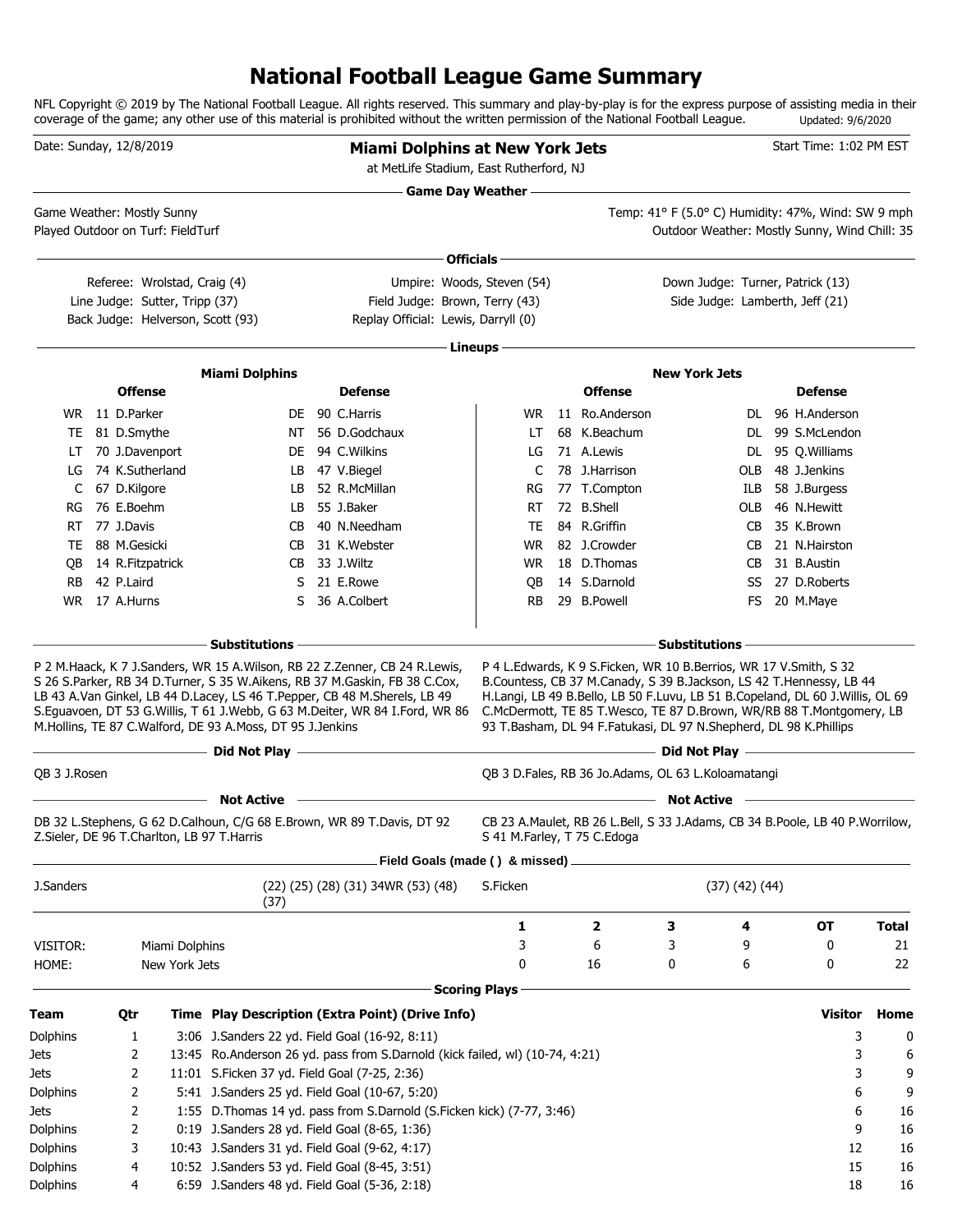## **National Football League Game Summary**

NFL Copyright © 2019 by The National Football League. All rights reserved. This summary and play-by-play is for the express purpose of assisting media in their coverage of the game; any other use of this material is prohibited without the written permission of the National Football League. Updated: 9/6/2020

| Jets                    |  | 4:05 S. Ficken 42 yd. Field Goal (9-51, 2:54) |            |  |
|-------------------------|--|-----------------------------------------------|------------|--|
| <b>Dolphins</b>         |  | 1:33 J.Sanders 37 yd. Field Goal (9-56, 2:32) |            |  |
| Jets                    |  | 0:00 S. Ficken 44 yd. Field Goal (7-49, 1:33) |            |  |
| Paid Attendance: 78,523 |  |                                               | Time: 3:06 |  |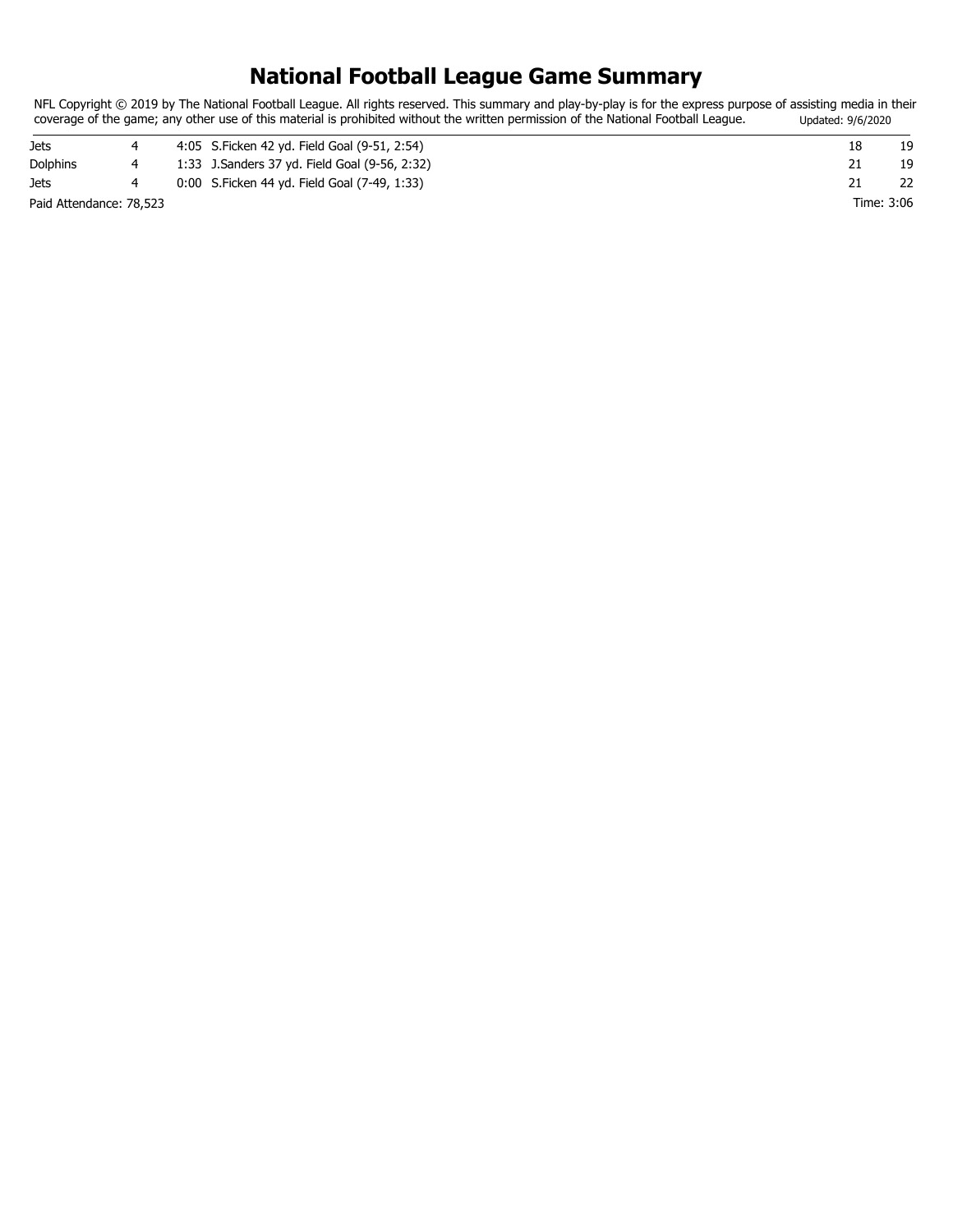# **Final Individual Statistics**

|                        |           | <b>Miami Dolphins</b> |                |                |                            |              |                    |                      |           |                        |           | <b>New York Jets</b> |             |                  |                |                    |                |
|------------------------|-----------|-----------------------|----------------|----------------|----------------------------|--------------|--------------------|----------------------|-----------|------------------------|-----------|----------------------|-------------|------------------|----------------|--------------------|----------------|
| <b>RUSHING</b>         |           |                       | <b>ATT</b>     | <b>YDS</b>     | <b>AVG</b>                 | LG           | <b>TD</b>          | <b>RUSHING</b>       |           |                        |           |                      | <b>ATT</b>  | <b>YDS</b>       | <b>AVG</b>     | LG                 | <b>TD</b>      |
| R.Fitzpatrick          |           |                       | $\overline{7}$ | 65             | 9.3                        | 20           | 0                  | <b>B.Powell</b>      |           |                        |           |                      | 19          | 74               | 3.9            | 11                 | 0              |
| P.Laird                |           |                       | 15             | 48             | 3.2                        | 16           | 0                  | T.Montgomery         |           |                        |           |                      | 9           | 31               | 3.4            | 9                  | 0              |
| M.Gaskin               |           |                       | 4              | 5              | 1.3                        | 6            | 0                  | Ro.Anderson          |           |                        |           |                      | 1           | 4                | 4.0            | 4                  | 0              |
| C.Walford              |           |                       | 0              | $\overline{4}$ | 1.3                        | 4            | 0                  | S.Darnold            |           |                        |           |                      | 3           | 3                | 1.0            | 4                  | 0              |
| Total                  |           |                       | 26             | 122            | 4.7                        | 20           | 0                  | Total                |           |                        |           |                      | 32          | 112              | 3.5            | 11                 | 0              |
| <b>PASSING</b>         | ATT       | <b>CMP</b>            | <b>YDS</b>     | SK/YD          | TD<br>LG                   | IN           | RT                 | <b>PASSING</b>       |           |                        | ATT       | <b>CMP</b>           | <b>YDS</b>  | SK/YD TD         |                | LG IN              | <b>RT</b>      |
| R.Fitzpatrick          | 37        | 21                    | 245            | 2/5            | 0<br>25                    | $\mathbf{1}$ | 65.7               | S.Darnold            |           |                        | 36        | 20                   | 270         | 1/8              | 2              | 39<br>$\mathbf{1}$ | 86.6           |
| Total                  | 37        | 21                    | 245            | 2/5            | 0<br>25                    | 1            | 65.7               | Total                |           |                        | 36        | 20                   | 270         | 1/8              | 2              | 39<br>1            | 86.6           |
| <b>PASS RECEIVING</b>  |           | <b>TAR</b>            | <b>REC</b>     | <b>YDS</b>     | <b>AVG</b>                 | LG           | TD                 |                      |           | <b>PASS RECEIVING</b>  |           | <b>TAR</b>           | <b>REC</b>  | <b>YDS</b>       | <b>AVG</b>     | LG                 | <b>TD</b>      |
| I.Ford                 |           | 9                     | 6              | 92             | 15.3                       | 25           | 0                  | Ro.Anderson          |           |                        |           | 11                   | 7           | 117              | 16.7           | 39                 | $\mathbf{1}$   |
| A.Hurns                |           | 8                     | 5              | 68             | 13.6                       | 17           | 0                  | T.Montgomery         |           |                        |           | 3                    | 3           | 30               | 10.0           | 17                 | 0              |
| P.Laird                |           | 5                     | 4              | 38             | 9.5                        | 21           | 0                  | J.Crowder            |           |                        |           | 7                    | 3           | 29               | 9.7            | 17                 | 0              |
| D.Parker               |           | 2                     | 2              | 28             | 14.0                       | 21           | 0                  | D.Thomas             |           |                        |           | 4                    | 2           | 28               | 14.0           | 14                 | 1              |
| M.Gesicki              |           | 5                     | 1              | 6              | 6.0                        | 6            | 0                  | <b>B.Powell</b>      |           |                        |           | 3                    | 2           | 14               | 7.0            | 9                  | 0              |
| M.Gaskin               |           | 2                     | 1              | 6              | 6.0                        | 6            | 0                  | V.Smith              |           |                        |           | 3                    | 1           | 37               | 37.0           | 37                 | 0              |
| A.Wilson               |           | 2                     | 1              | 5              | 5.0                        | 5            | 0                  | R.Griffin            |           |                        |           | 1                    | 1           | 8                | 8.0            | 8                  | 0              |
| D.Smythe               |           | 1                     | 1              | 2              | 2.0                        | 2            | 0                  | D.Brown              |           |                        |           | 2                    | 1           | 7                | 7.0            | 7                  | 0              |
| M.Hollins              |           | 1                     | 0              | 0              | 0.0                        | 0            | 0                  | <b>B.Berrios</b>     |           |                        |           | 1                    | $\mathbf 0$ | 0                | 0.0            | 0                  | 0              |
| Total                  |           | 35                    | 21             | 245            | 11.7                       | 25           | 0                  | Total                |           |                        |           | 35                   | 20          | 270              | 13.5           | 39                 | $\overline{2}$ |
| <b>INTERCEPTIONS</b>   |           |                       | <b>NO</b>      | <b>YDS</b>     | <b>AVG</b>                 | LG           | TD                 | <b>INTERCEPTIONS</b> |           |                        |           |                      | <b>NO</b>   | <b>YDS</b>       | <b>AVG</b>     | LG                 | <b>TD</b>      |
| S.Parker               |           |                       | 1              | 35             | 35.0                       | 35           | 0                  | N.Hairston           |           |                        |           |                      | 1           | 0                | 0.0            | 0                  | 0              |
| Total                  |           |                       | 1              | 35             | 35.0                       | 35           | 0                  | Total                |           |                        |           |                      | 1           | 0                | 0.0            | 0                  | 0              |
| <b>PUNTING</b>         | <b>NO</b> | <b>YDS</b>            | <b>AVG</b>     | <b>NET</b>     | TB                         | <b>IN20</b>  | LG                 | <b>PUNTING</b>       |           |                        | <b>NO</b> | <b>YDS</b>           | <b>AVG</b>  | <b>NET</b>       | ТB             | <b>IN20</b>        | LG             |
| M.Haack                | 1         | 45                    | 45.0           | 33.0           | 0                          | 0            | 45                 | L.Edwards            |           |                        | 3         | 125                  | 41.7        | 32.7             | 1              | 1                  | 45             |
| Total                  | 1         | 45                    | 45.0           | 33.0           | 0                          | 0            | 45                 | Total                |           |                        | 3         | 125                  | 41.7        | 32.7             | 1              | 1                  | 45             |
| <b>PUNT RETURNS</b>    |           | NO                    | <b>YDS</b>     | <b>AVG</b>     | <b>FC</b>                  | LG           | TD                 | <b>PUNT RETURNS</b>  |           |                        |           | <b>NO</b>            | <b>YDS</b>  | AVG              | FC             | LG                 | <b>TD</b>      |
| M.Sherels              |           | 1                     | 7              | 7.0            | 0                          | 7            | 0                  | <b>B.Berrios</b>     |           |                        |           | $\mathbf{1}$         | 12          | 12.0             | 0              | 12                 | $\mathbf 0$    |
| [DOWNED]               |           | 1                     | 0              | 0.0            | 0                          | 0            | 0                  |                      |           |                        |           |                      |             |                  |                |                    |                |
| [TOUCHBACK]            |           | 1                     | 0              | 0.0            | 0                          | 0            | 0                  |                      |           |                        |           |                      |             |                  |                |                    |                |
| Total                  |           | 1                     | 7              | 7.0            | 0                          | 7            | 0                  | Total                |           |                        |           | 1                    | 12          | 12.0             | 0              | 12                 | 0              |
| <b>KICKOFF RETURNS</b> |           | <b>NO</b>             | <b>YDS</b>     | <b>AVG</b>     | FC                         | LG           | TD                 |                      |           | <b>KICKOFF RETURNS</b> |           | <b>NO</b>            | <b>YDS</b>  | <b>AVG</b>       | FC             | LG                 | TD             |
| D.Smythe               |           | $\mathbf{1}$          | 13             | 13.0           | 0                          | 13           | 0                  | T.Montgomery         |           |                        |           | 4                    | 90          | 22.5             | 0              | 29                 | 0              |
| [TOUCHBACK]            |           | 4                     | 0              | 0.0            | 0                          | $\pmb{0}$    | 0                  | [TOUCHBACK]          |           |                        |           | $\overline{4}$       | $\mathbf 0$ | 0.0              | 0              | 0                  | $\mathbf 0$    |
| Total                  |           | 1                     | 13             | 13.0           | 0                          | 13           | 0                  | Total                |           |                        |           | $\overline{4}$       | 90          | 22.5             | 0              | 29                 | 0              |
| <b>Miami Dolphins</b>  |           |                       |                |                |                            |              | <b>OWN-REC YDS</b> |                      |           |                        |           |                      |             |                  |                |                    |                |
| <b>FUMBLES</b>         |           |                       |                | <b>FUM</b>     | <b>LOST</b>                |              |                    |                      | <b>TD</b> | <b>FORCED</b>          |           | <b>OPP-REC</b>       | <b>YDS</b>  | TD               | <b>OUT-BDS</b> |                    |                |
| R.Fitzpatrick          |           |                       |                | 2              | $\mathbf 0$                |              | 1                  | 0                    | 0         | $\mathbf 0$            |           | 0                    | 0           | 0                |                | 0                  |                |
| M.Sherels              |           |                       |                | 1              | 0                          |              | 1                  | 0                    | 0         | 0                      |           | 0                    | 0           | 0                |                | 0                  |                |
| P.Laird                |           |                       |                | 0              | 0                          |              | 1                  | 0                    | 0         | 0                      |           | 0                    | 0           | 0                |                | 0                  |                |
| E.Rowe<br>Total        |           |                       |                | 0<br>3         | $\mathbf 0$<br>$\mathbf 0$ |              | 0<br>3             | 0<br>$\pmb{0}$       | 0<br>0    | 1<br>1                 |           | 0<br>$\mathbf{0}$    | 0<br>0      | 0<br>$\mathbf 0$ |                | 0<br>0             |                |
| <b>New York Jets</b>   |           |                       |                |                |                            |              |                    |                      |           |                        |           |                      |             |                  |                |                    |                |
| <b>FUMBLES</b>         |           |                       |                | <b>FUM</b>     | <b>LOST</b>                |              | <b>OWN-REC YDS</b> |                      | <b>TD</b> | <b>FORCED</b>          |           | <b>OPP-REC</b>       | <b>YDS</b>  | TD               | <b>OUT-BDS</b> |                    |                |
| Ro.Anderson            |           |                       |                | 1              | 0                          |              | 0                  | 0                    | 0         | 0                      |           | 0                    | 0           | 0                |                | 1                  |                |
| S.Darnold              |           |                       |                | 1              | 0                          |              | 0                  | $-4$                 | 0         | 0                      |           | 0                    | 0           | 0                |                | 0                  |                |
| <b>B.Powell</b>        |           |                       |                | 0              | 0                          |              | 1                  | 0                    | 0         | 0                      |           | 0                    | 0           | 0                |                | 0                  |                |
| J.Burgess              |           |                       |                | 0              | 0                          |              | 0                  | 0                    | 0         | 1                      |           | 0                    | 0           | 0                |                | 0                  |                |
| <b>Total</b>           |           |                       |                | 2              | 0                          |              | 1                  | $-4$                 | 0         | $\mathbf{1}$           |           | 0                    | 0           | 0                |                | 1                  |                |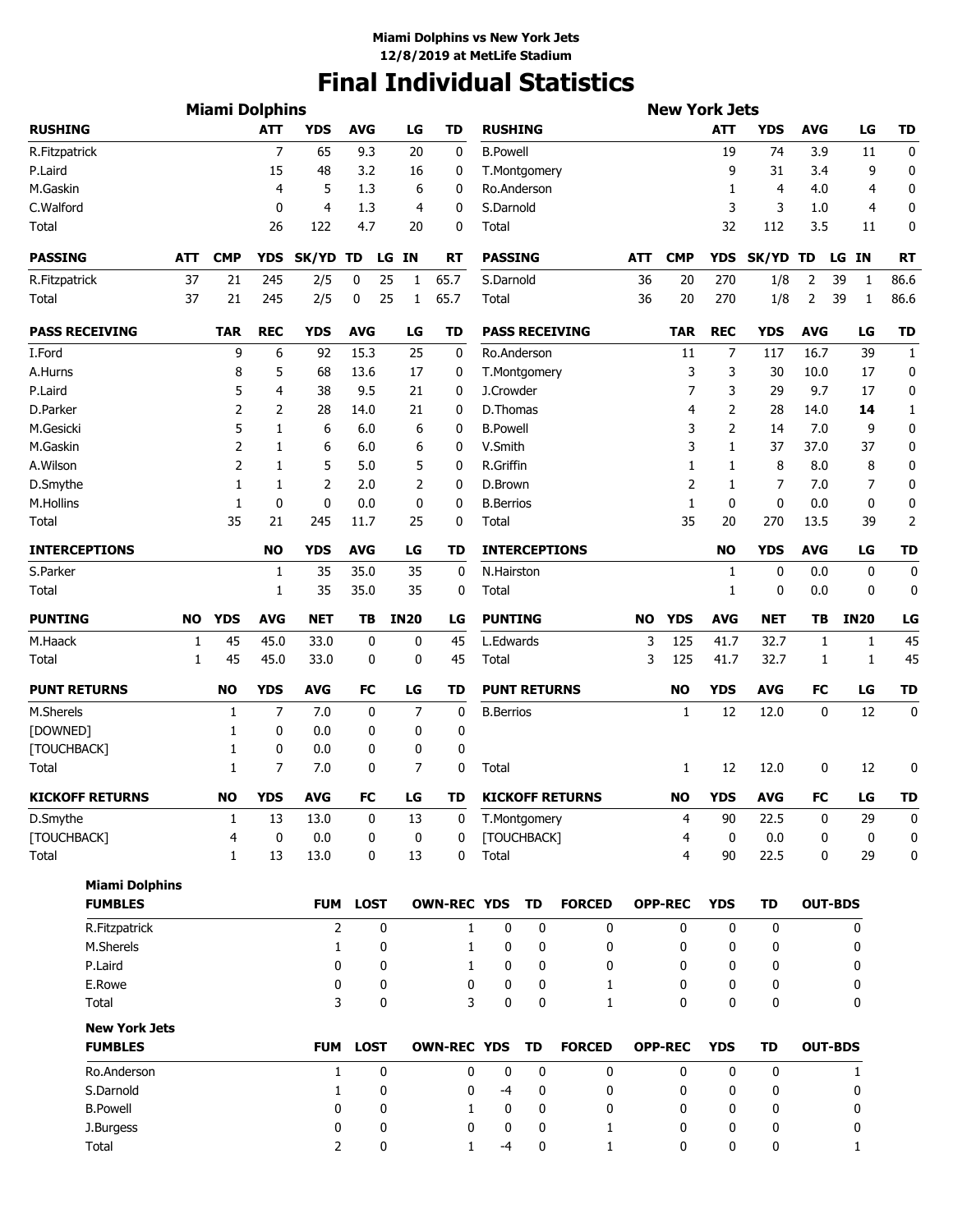# **Final Team Statistics**

|                                                      | <b>Visitor</b>  | Home           |
|------------------------------------------------------|-----------------|----------------|
|                                                      | <b>Dolphins</b> | <b>Jets</b>    |
| <b>TOTAL FIRST DOWNS</b>                             | 22              | 22             |
| By Rushing                                           | 4               | 4              |
| By Passing                                           | 13              | 15             |
| By Penalty                                           | 5               | 3              |
| THIRD DOWN EFFICIENCY                                | 4-13-31%        | 6-14-43%       |
| <b>FOURTH DOWN EFFICIENCY</b>                        | $0 - 0 - 0%$    | $0 - 1 - 0%$   |
| <b>TOTAL NET YARDS</b>                               | 362             | 374            |
| Total Offensive Plays (inc. times thrown passing)    | 65              | 69             |
| Average gain per offensive play                      | 5.6             | 5.4            |
| <b>NET YARDS RUSHING</b>                             | 122             | 112            |
| <b>Total Rushing Plays</b>                           | 26              | 32             |
| Average gain per rushing play                        | 4.7             | 3.5            |
| Tackles for a loss-number and yards                  | $4 - 10$        | $1 - 1$        |
| <b>NET YARDS PASSING</b>                             | 240             | 262            |
| Times thrown - yards lost attempting to pass         | $2 - 5$         | $1 - 8$        |
| Gross yards passing                                  | 245             | 270            |
| <b>PASS ATTEMPTS-COMPLETIONS-HAD INTERCEPTED</b>     | $37 - 21 - 1$   | $36 - 20 - 1$  |
| Avg gain per pass play (inc.# thrown passing)        | 6.2             | 7.1            |
| <b>KICKOFFS Number-In End Zone-Touchbacks</b>        | $8 - 6 - 4$     | $5 - 4 - 4$    |
| <b>PUNTS Number and Average</b>                      | $1 - 45.0$      | $3 - 41.7$     |
| <b>Had Blocked</b>                                   | 0               | 0              |
| <b>FGs - PATs Had Blocked</b>                        | $0 - 0$         | $0 - 0$        |
| <b>Net Punting Average</b>                           | 33.0            | 32.7           |
| <b>TOTAL RETURN YARDAGE (Not Including Kickoffs)</b> | 42              | 12             |
| No. and Yards Punt Returns                           | $1 - 7$         | $1 - 12$       |
| No. and Yards Kickoff Returns                        | $1 - 13$        | 4-90           |
| No. and Yards Interception Returns                   | $1 - 35$        | $1 - 0$        |
| <b>PENALTIES Number and Yards</b>                    | $5 - 48$        | $5 - 88$       |
| <b>FUMBLES Number and Lost</b>                       | $3 - 0$         | $2 - 0$        |
| <b>TOUCHDOWNS</b>                                    | 0               | $\overline{2}$ |
| Rushing                                              | 0               | 0              |
| Passing                                              | 0               | 2              |
| <b>EXTRA POINTS Made-Attempts</b>                    | $0 - 0$         | $1 - 2$        |
| Kicking Made-Attempts                                | $0-0$           | $1 - 2$        |
| <b>FIELD GOALS Made-Attempts</b>                     | $7 - 8$         | $3 - 3$        |
| <b>RED ZONE EFFICIENCY</b>                           | $0 - 6 - 0%$    | 1-3-33%        |
| <b>GOAL TO GO EFFICIENCY</b>                         | $0 - 2 - 0%$    | $0 - 0 - 0%$   |
| <b>SAFETIES</b>                                      | 0               | 0              |
| <b>FINAL SCORE</b>                                   | 21              | 22             |
| TIME OF POSSESSION                                   | 30:06           | 29:54          |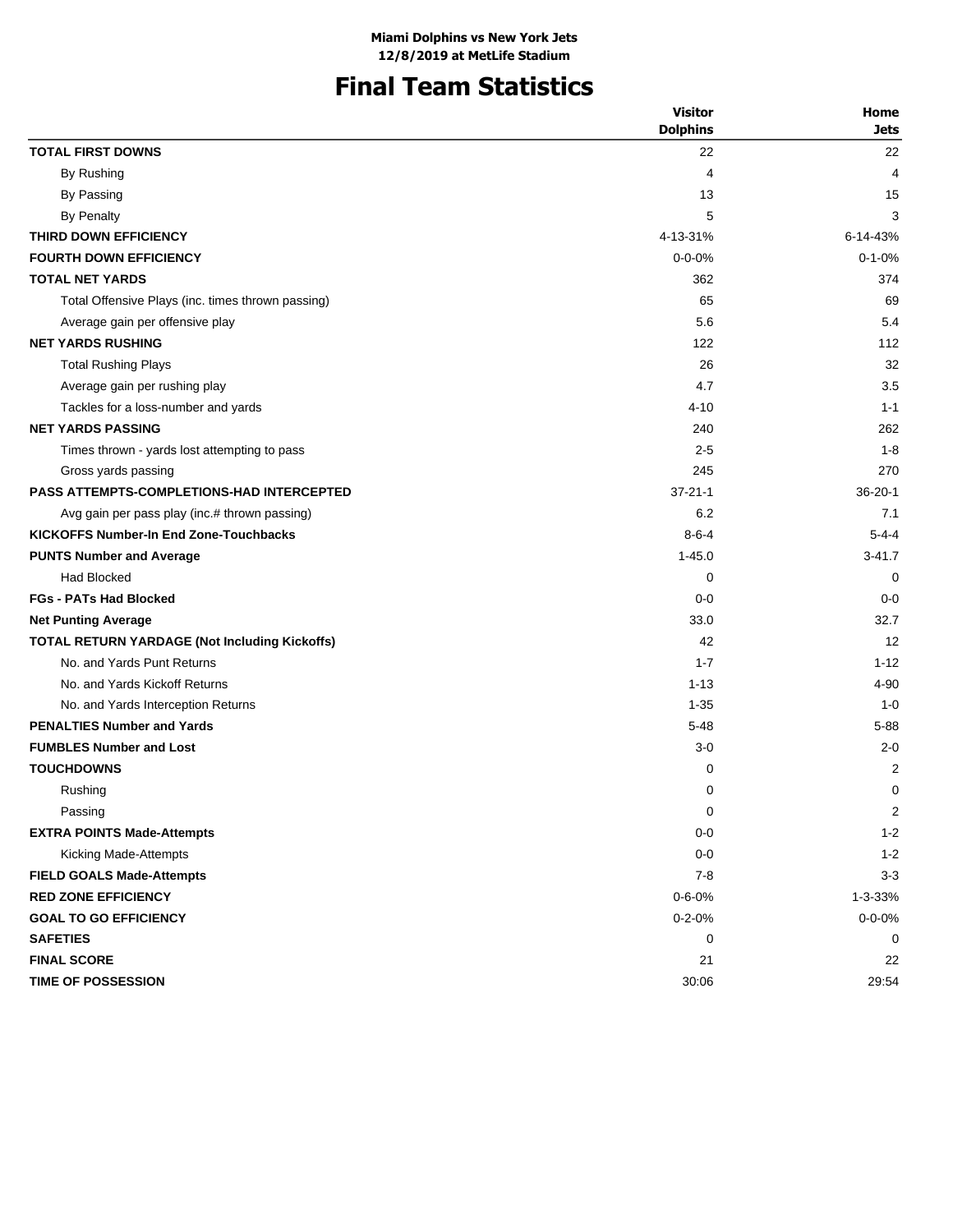# **Ball Possession And Drive Chart**

### **Miami Dolphins**

. . . . . . . . . . . . . . . . . . . .

| #  | Time<br>Recd | Time<br>Lost | <b>Time How Ball</b><br><b>Poss Obtained</b> | <b>Drive</b><br>Began | #<br><b>Play</b> | Yds<br>Gain | Yds<br>Pen | Net<br>Yds | 1st<br>Down  | Last<br>Scrm | <b>How Given</b><br>Up |
|----|--------------|--------------|----------------------------------------------|-----------------------|------------------|-------------|------------|------------|--------------|--------------|------------------------|
|    | 11:17        | 3:06         | 8:11 Punt                                    | MIA 4                 | 16               | 77          | 15         | 92         | 5            | * NYJ 4      | Field Goal             |
|    | 13:45        | 13:37        | 0:08 Kickoff                                 | <b>MIA 25</b>         |                  |             | 0          | 0          | 0            | MIA 25       | Interception           |
| 3  | 11:01        | 5:41         | 5:20 Kickoff                                 | MIA 27                | 10               | 52          | 15         | 67         | 3            | * NYJ 6      | Field Goal             |
| 4  | 1:55         | 0:19         | 1:36 Kickoff                                 | MIA 25                | 8                | 60          | 5          | 65         | 4            | * NYJ 10     | Field Goal             |
| 5  | 15:00        | 10:43        | 4:17 Kickoff                                 | MIA 25                | 9                | 24          | 38         | 62         |              | * NYJ 13     | Field Goal             |
| 6  | 7:36         | 6:06         | 1:30 Interception                            | NYJ 23                | 4                |             | 0          | ⇁          | 0            | * NYJ 16     | Missed FG              |
| 7  | 1:00         | 0:37         | $0:23$ Downs                                 | <b>MIA 14</b>         | 3                | $\Omega$    | $\Omega$   | $\Omega$   | $\mathbf{0}$ | MIA 14       | Punt                   |
| 8  | 14:43        | 10:52        | 3:51 Punt                                    | MIA 20                | 8                | 55          | $-10$      | 45         | 3            | NYJ 35       | Field Goal             |
| 9  | 9:17         | 6:59         | $2:18$ Punt                                  | MIA 35                | 5.               | 21          | 15         | 36         | 2            | NYJ 29       | Field Goal             |
| 10 | 4:05         | 1:33         | 2:32 Kickoff                                 | MIA 25                | 9                | 66          | $-10$      | 56         | 3            | * NYJ 19     | Field Goal             |

(277) Average MIA 28

|    | <b>New York Jets</b> |              |                                              |                       |                  |             |              |            |             |              |                        |
|----|----------------------|--------------|----------------------------------------------|-----------------------|------------------|-------------|--------------|------------|-------------|--------------|------------------------|
| #  | Time<br>Recd         | Time<br>Lost | <b>Time How Ball</b><br><b>Poss Obtained</b> | <b>Drive</b><br>Began | #<br><b>Play</b> | Yds<br>Gain | Yds<br>Pen   | Net<br>Yds | 1st<br>Down | Last<br>Scrm | <b>How Given</b><br>Up |
| 1  | 15:00                | 11:17        | 3:43 Kickoff                                 | NYJ 25                | 8                | 30          | 5            | 35         | 3           | MIA 40       | Punt                   |
| 2  | 3:06                 | 13:45        | 4:21 Kickoff                                 | NYJ 26                | 10               | 74          | $\mathbf{0}$ | 74         | 5           | MIA 26       | Touchdown              |
| 3  | 13:37                | 11:01        | 2:36 Interception                            | MIA 44                | 7                | 25          | $\mathbf{0}$ | 25         |             | * MIA 19     | Field Goal             |
| 4  | 5:41                 | 1:55         | 3:46 Kickoff                                 | NYJ 23                |                  | 77          | 0            | 77         | 3           | * MIA 14     | Touchdown              |
| 5  | 0:19                 | 0:00         | 0:19 Kickoff                                 | NYJ 25                |                  | -1          | 0            | -1         | 0           | NYJ 25       | End of Half            |
| 6  | 10:43                | 7:36         | 3:07 Kickoff                                 | NYJ 25                | 6                | 19          | 0            | 19         |             | NYJ 44       | Interception           |
|    | 6:06                 | 1:00         | 5:06 Missed FG                               | NYJ 24                | 11               | 47          | 15           | 62         | 3           | * MIA 14     | Downs                  |
| 8  | 0:37                 | 14:43        | $0:54$ Punt                                  | <b>MIA 47</b>         | 3                | 3           | 0            | 3          | 0           | MIA 44       | Punt                   |
| 9  | 10:52                | 9:17         | 1:35 Kickoff                                 | NYJ 23                | 3                | 4           | 0            | 4          | 0           | NYJ 27       | Punt                   |
| 10 | 6:59                 | 4:05         | 2:54 Kickoff                                 | NYJ 25                | 9                | 51          | 0            | 51         | 3           | MIA 24       | <b>Field Goal</b>      |
| 11 | 1:33                 | 0:00         | 1:33 Kickoff                                 | NYJ 25                | 7                | 41          | 8            | 49         | 3           | MIA 26       | Field Goal             |

(330) Average NYJ 30

**\* inside opponent's 20**

|                | <b>Time of Possession by Quarter</b>   | 1st                  | 2nd  | 3rd  | 4th              | OТ | Total |
|----------------|----------------------------------------|----------------------|------|------|------------------|----|-------|
| <b>Visitor</b> | Miami Dolphins                         | 8:11                 | 7:04 | 6:10 | 8:41             |    | 30:06 |
| Home           | New York Jets                          | 6:49                 | 7:56 | 8:50 | 6:19             |    | 29:54 |
|                | <b>Kickoff Drive No.-Start Average</b> | Dolphins: 5 - MIA 25 |      |      | Jets: 8 - NYJ 25 |    |       |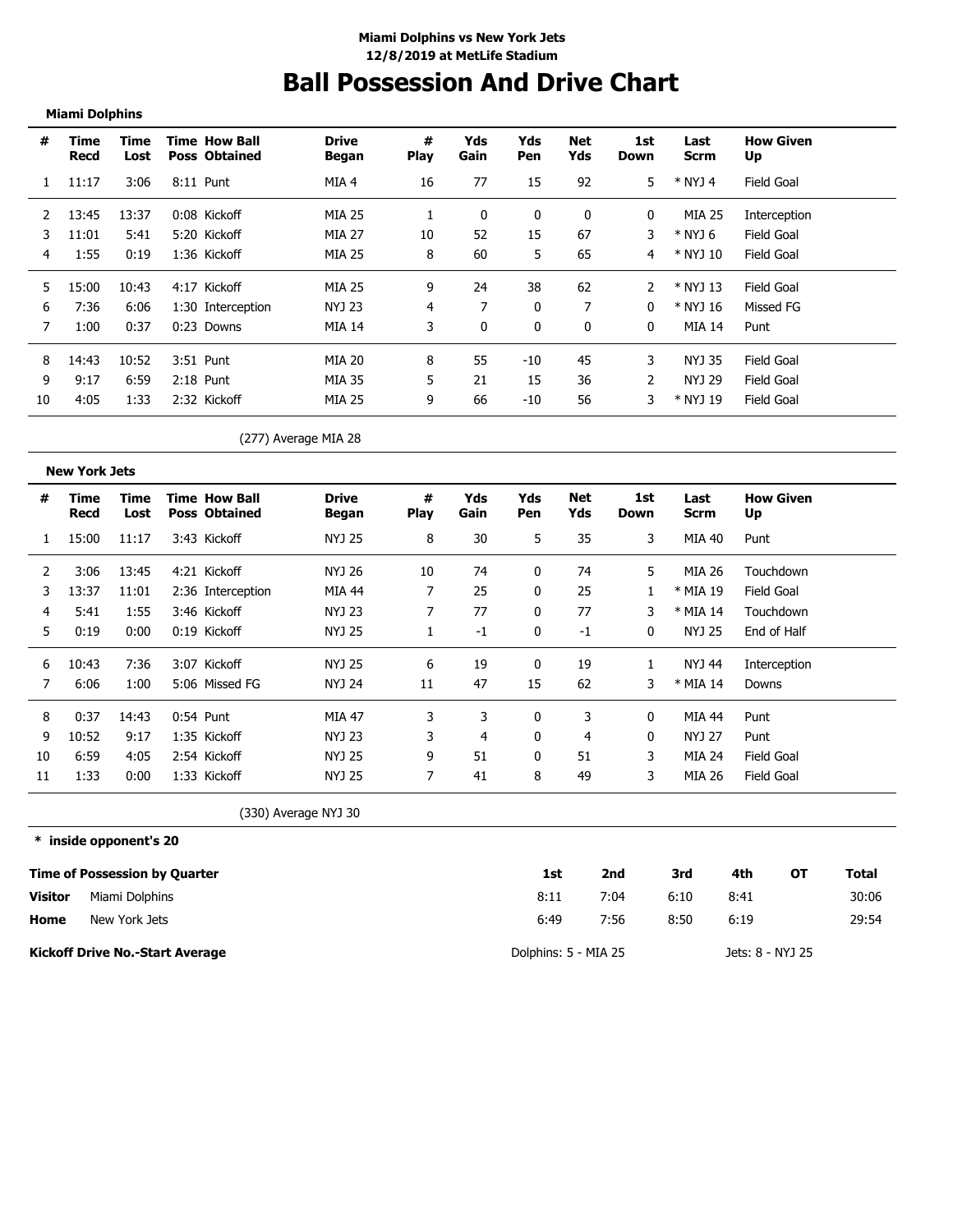## **Final Defensive Statistics**

| <b>Miami Dolphins</b> |            |                |              |              | <b>Regular Defensive Plays</b> |   |   |    |             |           |           |            | <b>Special Teams</b> |           |             |           |              | <b>Misc</b> |             |                         |
|-----------------------|------------|----------------|--------------|--------------|--------------------------------|---|---|----|-------------|-----------|-----------|------------|----------------------|-----------|-------------|-----------|--------------|-------------|-------------|-------------------------|
|                       | <b>TKL</b> | <b>AST</b>     | <b>COMB</b>  | <b>SK</b>    | / YDS TFL                      |   | Q | IN | <b>PD</b>   | <b>FF</b> | <b>FR</b> | <b>TKL</b> | <b>AST</b>           | <b>FF</b> | <b>FR</b>   | <b>BL</b> | <b>TKL</b>   | <b>AST</b>  | FF          | <b>FR</b>               |
| E.Rowe                | 5          | 4              | 9            | 0            | 0                              | 0 | O | 0  | 0           | 1         | 0         | 0          | 0                    | 0         | $\mathbf 0$ | 0         | $\mathbf{0}$ | 0           | 0           | 0                       |
| V.Biegel              |            | 3              | 8            | 0            | 0                              | 2 | 0 | 0  | 0           | 0         | 0         | 1          | 0                    | 0         | 0           | 0         | 0            | 0           | 0           | 0                       |
| J.Baker               | 4          | 4              | 8            | 0            | 0                              | 0 | 0 | 0  | 0           | 0         | 0         | 0          | 0                    | 0         | 0           | 0         | 0            | 0           | 0           | 0                       |
| R.Lewis               | 5          | 2              | 7            | 0            | 0                              | 0 | 0 | 0  | 1           | 0         | 0         | 0          | 0                    | 0         | 0           | 0         | 0            | 0           | 0           | 0                       |
| N.Needham             | 4          | $\overline{2}$ | 6            | $\mathbf{0}$ | $\mathbf 0$                    | 0 | 0 | 0  | 2           | 0         | 0         | 0          | 0                    | 0         | 0           | 0         | 0            | 0           | $\mathbf 0$ | 0                       |
| D.Godchaux            |            | 4              | 5            | 0            | 0                              | 0 | 0 | 0  | 0           | 0         | 0         | 0          | 0                    | 0         | 0           | 0         | 0            | 0           | 0           | 0                       |
| R.McMillan            |            | 4              | 5            | 0            | 0                              | 0 | 0 | 0  | 0           | 0         | 0         | 0          | 0                    | 0         | 0           | 0         | 0            | 0           | 0           | 0                       |
| C.Wilkins             |            | 4              | 5            | 0            | 0                              | 0 | 0 | 0  | 0           | 0         | 0         | 0          | 0                    | 0         | 0           | 0         | 0            | 0           | 0           | 0                       |
| J.Wiltz               | 2          | $\overline{2}$ | 4            | $\mathbf{0}$ | $\mathbf 0$                    | 0 | 0 | 0  | $\mathbf 0$ | 0         | 0         | 0          | 0                    | 0         | 0           | 0         | $\mathbf 0$  | 0           | $\mathbf 0$ | $\mathbf 0$             |
| A.Van Ginkel          |            |                | 2            | 1            | 8                              |   |   | 0  | 0           | 0         | 0         | 0          | 1                    | 0         | 0           | 0         | 0            | 0           | 0           | 0                       |
| J.Jenkins             |            | 1              | 2            | 0            | 0                              | 0 | 0 | 0  | 0           | 0         | 0         | 0          | 0                    | 0         | 0           | 0         | 0            | 0           | 0           | 0                       |
| S.Eguavoen            | 0          | 2              | 2            | 0            | 0                              | 0 | 1 | 0  | 0           | 0         | 0         | 0          | 0                    | 0         | 0           | 0         | 0            | 0           | 0           | 0                       |
| S.Parker              |            | 0              | $\mathbf{1}$ | $\mathbf 0$  | $\mathbf 0$                    | 0 | 0 | 1  | 1           | 0         | 0         | 0          | 0                    | 0         | 0           | 0         | 0            | 0           | $\mathbf 0$ | 0                       |
| A.Moss                |            | 0              | 1            | 0            | 0                              | 0 | 0 | 0  | 0           | 0         | 0         | 0          | 0                    | 0         | 0           | 0         | 0            | 0           | 0           | 0                       |
| K.Webster             |            | $\mathbf{0}$   | 1            | 0            | 0                              | 0 | 0 | 0  | 0           | 0         | 0         | 0          | 0                    | 0         | 0           | 0         | 0            | 0           | 0           | 0                       |
| C.Harris              | 0          | 1              | 1            | 0            | 0                              | 0 | 1 | 0  | 0           | 0         | 0         | 0          | 0                    | 0         | 0           | 0         | 0            | 0           | 0           | 0                       |
| A.Colbert             | $\Omega$   | 1              | 1            | 0            | $\mathbf{0}$                   | 0 | 0 | 0  | 1           | 0         | 0         | 2          | 0                    | 0         | 0           | 0         | 0            | 0           | $\mathbf 0$ | 0                       |
| G. Willis             | 0          | 1              | 1            | 0            | 0                              | 0 | 0 | 0  | 0           | 0         | 0         | 0          | 0                    | 0         | 0           | 0         | 0            | 0           | 0           | 0                       |
| W.Aikens              | 0          | 0              | 0            | 0            | 0                              | 0 | 0 | 0  | 0           | 0         | 0         | 1          | 0                    | 0         | 0           | 0         | 0            | 0           | 0           | 0                       |
| D.Turner              | 0          | 0              | 0            | 0            | 0                              | 0 | 0 | 0  | 0           | 0         | 0         | 0          | 1                    | 0         | 0           | 0         | 0            | 0           | 0           | 0                       |
| M.Sherels             | 0          | 0              | $\mathbf 0$  | $\mathbf 0$  | 0                              | 0 | 0 | 0  | 0           | 0         | 0         | 0          | 0                    | 0         | 1           | 0         | 0            | 0           | 0           | 0                       |
| A.Hurns               |            | 0              | 0            | 0            | 0                              | 0 | 0 | 0  | 0           | 0         | 0         | 0          | 0                    | 0         | 0           | 0         | 1            | 0           | 0           | 0                       |
| R.Fitzpatrick         |            | 0              | 0            | 0            | 0                              | 0 | 0 | 0  | 0           | 0         | 0         | 0          | 0                    | 0         | 0           | 0         | 0            | 0           | 0           | 1                       |
| P.Laird               | 0          | 0              | 0            | 0            | 0                              | 0 | 0 | 0  | 0           | 0         | 0         | 0          | 0                    | 0         | 0           | 0         | 0            | 0           | 0           | 1                       |
| Total                 | 33         | 36             | 69           | 1            | 8                              | 3 | 3 | 1  | 5           | 1         | 0         | 4          | 2                    | 0         | 1           | 0         | 1            | 0           | $\bf{0}$    | $\overline{\mathbf{2}}$ |

**TKL = Tackle AST = Assist COMB = Combined QH=QB Hit IN = Interception PD = Pass Defense FF = Forced Fumble FR = Fumble Recovery**

| <b>New York Jets</b> |            |              |             |    | <b>Regular Defensive Plays</b> |        |    |             |           |           |           |            | <b>Special Teams</b> |    |              |              |              | Misc       |             |           |
|----------------------|------------|--------------|-------------|----|--------------------------------|--------|----|-------------|-----------|-----------|-----------|------------|----------------------|----|--------------|--------------|--------------|------------|-------------|-----------|
|                      | <b>TKL</b> | <b>AST</b>   | <b>COMB</b> | SK | <b>YDS</b>                     | TFL QH |    | IN          | <b>PD</b> | <b>FF</b> | <b>FR</b> | <b>TKL</b> | <b>AST</b>           | FF | <b>FR</b>    | <b>BL</b>    | <b>TKL</b>   | <b>AST</b> | FF          | <b>FR</b> |
| J.Burgess            | 9          | 3            | 12          | 0  | 0                              |        | 0  | 0           |           |           | 0         | 0          | 0                    | 0  | 0            | 0            | $\mathbf{0}$ | 0          | 0           | 0         |
| D.Roberts            |            | 0            |             | 0  | 0                              | 0      | 0  | 0           | 0         | 0         | 0         | 0          | 0                    |    | 0            | 0            | 0            | 0          | 0           | 0         |
| K.Brown              |            | 0            | 5           | 0  | 0                              | 0      |    | 0           | 0         | 0         | 0         | 0          | 0                    |    | 0            | 0            | 0            | 0          |             | 0         |
| <b>B.Austin</b>      |            |              | 5           | 0  | 0                              | 0      | 0  | 0           | 0         | 0         | 0         | 0          | 0                    | 0  | 0            | 0            | 0            | 0          | 0           | 0         |
| <b>N.Hewitt</b>      |            | 2            | 5           | 0  | 0                              | 0      | 0  | $\mathbf 0$ | 0         | 0         | 0         | 0          | 0                    | 0  | 0            | 0            | $\mathbf{0}$ | 0          | $\mathbf 0$ | 0         |
| J.Jenkins            |            |              | 4           | 2  | 5                              |        |    | 0           | 0         | 0         | 0         | 0          | 0                    |    | 0            | 0            | 0            | 0          |             | 0         |
| M.Maye               |            |              | 4           | 0  | 0                              |        | 0  | 0           | 0         | 0         | 0         | 0          | 0                    | 0  | 0            | 0            | 0            | 0          | 0           | 0         |
| S.McLendon           |            |              | 3           | 0  | 0                              |        |    | 0           | 0         | 0         | 0         | 0          | 0                    | 0  | 0            | 0            | 0            | 0          | 0           | 0         |
| T.Basham             | っ          |              | 3           | 0  | 0                              | 0      | 0  | $\mathbf 0$ | 0         | 0         | 0         | 0          | 0                    | 0  | 0            | 0            | 0            | 0          | 0           | 0         |
| M.Canady             |            | 0            | 2           | 0  | 0                              | 0      | 0  | 0           |           | 0         | 0         | 0          | 0                    | 0  | 0            | $\mathbf{0}$ | 0            | 0          | U           | 0         |
| H.Anderson           |            |              |             | 0  | 0                              | 0      |    | 0           | 0         | 0         | 0         | 0          | 0                    |    | 0            | 0            | 0            | 0          | 0           | 0         |
| F.Fatukasi           |            | 1            | 2           | 0  | 0                              | 0      |    | 0           | 0         | 0         | 0         | 0          | 0                    | 0  | 0            | 0            | 0            | 0          | 0           | C         |
| N.Hairston           |            | $\mathbf{0}$ | 1           | 0  | $\mathbf{0}$                   | 0      |    | -1          | 2         | $\Omega$  | 0         | 0          | 0                    | 0  | $\mathbf{0}$ | 0            | $\mathbf{0}$ | 0          | $\mathbf 0$ | 0         |
| Q. Williams          |            | 0            |             | 0  | 0                              | 0      |    | 0           | 0         | 0         | 0         | 0          | 0                    | 0  | 0            | 0            | 0            | 0          | 0           | 0         |
| N.Shepherd           |            | 0            | 0           | 0  | 0                              | 0      |    | 0           | 0         | 0         | 0         | 0          | 0                    | 0  | 0            | 0            | 0            | 0          | 0           | 0         |
| <b>B.Copeland</b>    | 0          | 0            | 0           | 0  | 0                              | 0      |    | 0           | 0         | 0         | 0         | 0          | 0                    | 0  | 0            | 0            | 0            | 0          | 0           | 0         |
| H.Langi              | 0          | 0            | 0           | 0  | 0                              | 0      | 0  | $\bf{0}$    | 0         | 0         | 0         | 1          | 0                    | 0  | 0            | 0            | 0            | 0          | $\mathbf 0$ | 0         |
| D.Brown              |            | 0            | 0           | 0  | 0                              | 0      | C  | 0           | 0         | 0         | 0         |            | 0                    |    | 0            | 0            | 0            | 0          | 0           | 0         |
| <b>B.Powell</b>      |            | ŋ            | 0           | 0  | 0                              | 0      |    | 0           | 0         | 0         | 0         | 0          | 0                    |    | 0            | 0            |              | 0          |             |           |
| Total                | 44         | 12           | 56          | 2  | 5                              | 5      | 12 |             | 4         |           | 0         |            | Ω                    |    | 0            | 0            |              | Ω          |             |           |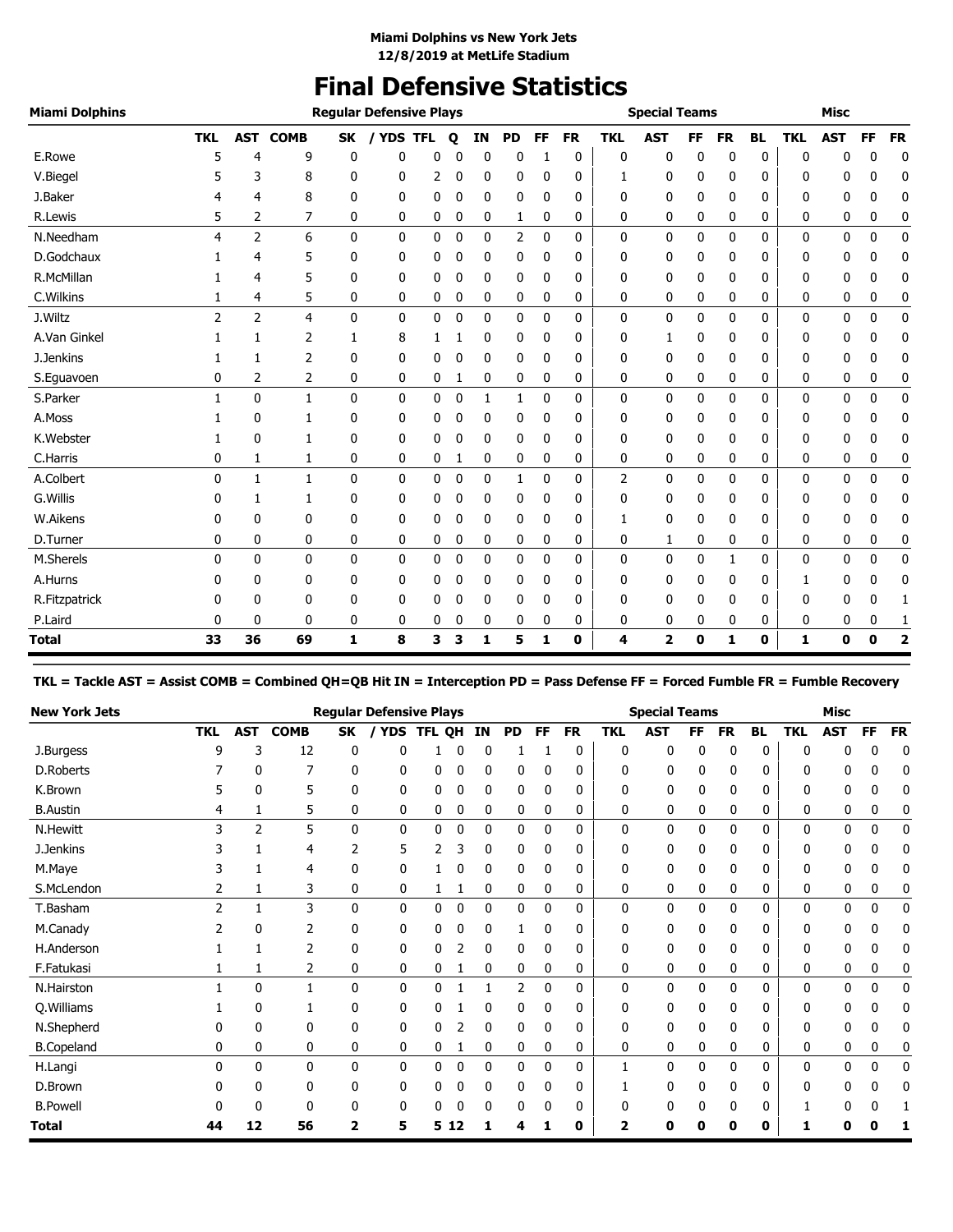# **First Half Summary**

|                                   |                              | PERIOD SCORES                                    |                                                                                | TIME OF POSSESSION |                |               |
|-----------------------------------|------------------------------|--------------------------------------------------|--------------------------------------------------------------------------------|--------------------|----------------|---------------|
| Dolphins                          |                              | $36 = 9$                                         | Dolphins                                                                       | 15:15              |                |               |
| <b>Jets</b>                       |                              | $0\;16=16$                                       | <b>Jets</b>                                                                    | 14:45              |                |               |
|                                   |                              |                                                  | <b>Scoring Plays</b>                                                           |                    |                |               |
| <b>Team</b>                       | Qtr                          | Time Play Description (Extra Point) (Drive Info) |                                                                                |                    | <b>Visitor</b> | Home          |
| Dolphins                          | 1                            | 3:06 J.Sanders 22 yd. Field Goal (16-92, 8:11)   |                                                                                |                    | 3              | 0             |
| <b>Jets</b>                       | 2                            |                                                  | 13:45 Ro. Anderson 26 yd. pass from S. Darnold (kick failed, wl) (10-74, 4:21) |                    | 3              | 6             |
| <b>Jets</b>                       | 2                            | 11:01 S.Ficken 37 yd. Field Goal (7-25, 2:36)    |                                                                                |                    | 3              | 9             |
| Dolphins                          | 2                            | 5:41 J.Sanders 25 yd. Field Goal (10-67, 5:20)   |                                                                                |                    | 6              | 9             |
| <b>Jets</b>                       | 2                            |                                                  | 1:55 D. Thomas 14 yd. pass from S. Darnold (S. Ficken kick) (7-77, 3:46)       |                    | 6              | 16            |
| Dolphins                          | 2                            | 0:19 J.Sanders 28 yd. Field Goal (8-65, 1:36)    |                                                                                |                    | 9              | 16            |
|                                   |                              |                                                  |                                                                                | Miami Dolphins     | New York Jets  |               |
| <b>TOTAL FIRST DOWNS</b>          |                              |                                                  |                                                                                | 12                 |                | 12            |
|                                   |                              | First Downs Rushing-Passing-by Penalty           |                                                                                | $2 - 7 - 3$        |                | $3 - 8 - 1$   |
| THIRD DOWN EFFICIENCY             |                              |                                                  |                                                                                | 3-6-50%            |                | 3-5-60%       |
| <b>TOTAL NET YARDS</b>            |                              |                                                  |                                                                                | 189                |                | 205           |
|                                   | <b>Total Offensive Plays</b> |                                                  |                                                                                | 32                 |                | 32            |
| <b>NET YARDS RUSHING</b>          |                              |                                                  |                                                                                | 72                 |                | 64            |
| <b>NET YARDS PASSING</b>          |                              |                                                  |                                                                                | 117                |                | 141           |
|                                   | Gross Yards Passing          |                                                  |                                                                                | 117                |                | 141           |
|                                   |                              | Times thrown-yards lost attempting to pass       |                                                                                | $0 - 0$            |                | $0-0$         |
|                                   |                              | Pass Attempts-Completions-Had Intercepted        |                                                                                | $18 - 10 - 1$      |                | $16 - 10 - 0$ |
| <b>Punts-Number and Average</b>   |                              |                                                  |                                                                                | $0 - 0$            |                | $1 - 36$      |
| <b>Penalties-Number and Yards</b> |                              |                                                  |                                                                                | $1 - 5$            |                | $3 - 35$      |
| <b>Fumbles-Number and Lost</b>    |                              |                                                  |                                                                                | $1 - 0$            |                | $0 - 0$       |
| <b>Red Zone Efficiency</b>        |                              |                                                  |                                                                                | $0 - 3 - 0%$       |                | 1-2-50%       |
| <b>Average Drive Start</b>        |                              |                                                  |                                                                                | <b>MIA 20</b>      |                | <b>NYJ 31</b> |

|                       |            | <b>Miami Dolphins</b> |                         |                                |              |    |              |              |             |              |                 |             |                       |             |                      | <b>New York Jets</b> |              |              |                         |                |             |              |              |
|-----------------------|------------|-----------------------|-------------------------|--------------------------------|--------------|----|--------------|--------------|-------------|--------------|-----------------|-------------|-----------------------|-------------|----------------------|----------------------|--------------|--------------|-------------------------|----------------|-------------|--------------|--------------|
| <b>RUSHING</b>        |            |                       | <b>ATT</b>              | <b>YDS</b>                     | <b>AVG</b>   |    | LG           |              | <b>TD</b>   |              | <b>RUSHING</b>  |             |                       |             |                      |                      |              | <b>ATT</b>   | <b>YDS</b>              | <b>AVG</b>     |             | LG           | <b>TD</b>    |
| R.Fitzpatrick         |            |                       | 5                       | 50                             | 10.0         |    | 20           |              | 0           |              | <b>B.Powell</b> |             |                       |             |                      |                      |              | 10           | 48                      |                | 4.8         | 11           | $\mathbf 0$  |
| P.Laird               |            |                       | 7                       | 10                             | 1.4          |    | 6            |              | 0           |              | T.Montgomery    |             |                       |             |                      |                      |              | 3            | 9                       |                | 3.0         | 5            | $\mathbf 0$  |
| M.Gaskin              |            |                       | 2                       | 8                              | 4.0          |    | 6            |              | 0           |              | Ro.Anderson     |             |                       |             |                      |                      |              | 1            | 4                       |                | 4.0         | 4            | $\mathbf 0$  |
| C.Walford             |            |                       | 0                       | 4                              | 4.0          |    | 4            |              | 0           |              | S.Darnold       |             |                       |             |                      |                      |              | 2            | 3                       |                | 1.5         | 4            | 0            |
| Total                 |            |                       | 14                      | 72                             | 5.1          |    | 20           |              | 0           |              | Total           |             |                       |             |                      |                      |              | 16           | 64                      |                | 4.0         | 11           | 0            |
| <b>PASSING</b>        | <b>ATT</b> | <b>CMP</b>            | <b>YDS</b>              | <b>SK/YD</b>                   | TD           |    | LG IN        |              | <b>RT</b>   |              | <b>PASSING</b>  |             |                       |             | <b>ATT</b>           | <b>CMP</b>           |              | <b>YDS</b>   | SK/YD TD                |                | LG IN       |              | <b>RT</b>    |
| R.Fitzpatrick         | 18         | 10                    | 117                     | 0/0                            | 0            | 21 | 1            | 52.3         |             |              | S.Darnold       |             |                       |             | 16                   | 10                   |              | 141          | 0/0                     | $\overline{2}$ | 39          | $\mathbf{0}$ | 130.5        |
| Total                 | 18         | 10                    | 117                     | 0/0                            | 0            | 21 | 1            | 52.3         |             |              | Total           |             |                       |             | 16                   | 10                   |              | 141          | 0/0                     | 2              | 39          | 0            | 130.5        |
| <b>PASS RECEIVING</b> |            | <b>TAR</b>            | <b>REC</b>              | <b>YDS</b>                     | <b>AVG</b>   |    | LG           |              | TD          |              |                 |             | <b>PASS RECEIVING</b> |             |                      | <b>TAR</b>           |              | <b>REC</b>   | <b>YDS</b>              | <b>AVG</b>     |             | LG           | <b>TD</b>    |
| A.Hurns               |            | 5                     | 3                       | 47                             | 15.7         |    | 17           |              | 0           |              | Ro.Anderson     |             |                       |             |                      | 4                    |              | 3            | 73                      | 24.3           |             | 39           | $\mathbf{1}$ |
| D.Parker              |            | 2                     | 2                       | 28                             | 14.0         |    | 21           |              | 0           |              | D.Thomas        |             |                       |             |                      | 4                    |              | 2            | 28                      | 14.0           |             | 14           | 1            |
| P.Laird               |            | 2                     | 2                       | 17                             | 8.5          |    | 11           |              | 0           |              | J.Crowder       |             |                       |             |                      |                      | 3            | 2            | 20                      | 10.0           |             | 17           | 0            |
| I.Ford                |            | 2                     | 1                       | 14                             | 14.0         |    | 14           |              | 0           |              | R.Griffin       |             |                       |             |                      |                      | 1            | 1            | 8                       |                | 8.0         | 8            | 0            |
| M.Gesicki             |            | 4                     | 1                       | 6                              | 6.0          |    | 6            |              | 0           |              | D.Brown         |             |                       |             |                      | 1                    |              | 1            | 7                       |                | 7.0         | 7            | 0            |
| A.Wilson              |            | 2                     | 1                       | 5                              | 5.0          |    | 5            |              | 0           |              | <b>B.Powell</b> |             |                       |             |                      |                      | 2            | 1            | 5                       |                | 5.0         | 5            | 0            |
|                       |            |                       |                         |                                |              |    |              |              |             |              | V.Smith         |             |                       |             |                      | 1                    |              | $\mathbf{0}$ | $\mathbf{0}$            |                | 0.0         | $\mathbf{0}$ | 0            |
| Total                 |            | 17                    | 10                      | 117                            | 11.7         |    | 21           |              | 0           |              | Total           |             |                       |             |                      | 16                   |              | 10           | 141                     | 14.1           |             | 39           | 2            |
| Miami Dolphins        |            |                       |                         | <b>Regular Defensive Plays</b> |              |    |              |              |             |              |                 |             |                       |             | <b>Special Teams</b> |                      |              |              |                         |                | <b>Misc</b> |              |              |
|                       | <b>TKL</b> | AST                   | <b>COMB</b>             |                                | <b>SK</b>    |    | / YDS TFL    | Q            |             | ΙN           | <b>PD</b>       | <b>FF</b>   | <b>FR</b>             | <b>TKL</b>  | <b>AST</b>           | FF                   | <b>FR</b>    |              | <b>BL</b><br><b>TKL</b> |                | <b>AST</b>  | FF           | <b>FR</b>    |
| E.Rowe                |            | 3                     | 3                       | 6                              | 0            |    | 0            | 0            | 0           | 0            | 0               | 0           | 0                     | 0           |                      | 0                    | 0            | $\mathbf 0$  | 0                       | 0              | 0           | 0            | 0            |
| N.Needham             |            | 3                     | 1                       | 4                              | 0            |    | 0            | 0            | 0           | 0            | 1               | 0           | 0                     | 0           |                      | 0                    | 0            | 0            | 0                       | 0              | 0           | 0            | 0            |
| V.Biegel              |            | $\overline{2}$        | 1                       | 3                              | $\mathbf{0}$ |    | $\mathbf{0}$ | $\mathbf{1}$ | 0           | $\mathbf{0}$ | 0               | 0           | 0                     | 0           |                      | $\mathbf{0}$         | $\mathbf{0}$ | 0            | 0                       | 0              | 0           | 0            | 0            |
| D.Godchaux            |            | 1                     | 2                       | 3                              | 0            |    | 0            | 0            | 0           | 0            | 0               | 0           | 0                     | 0           |                      | 0                    | 0            | 0            | 0                       | 0              | 0           | 0            | 0            |
| <b>Total</b>          |            | 9                     | $\overline{\mathbf{z}}$ | 16                             | $\bf{0}$     |    | O            | $\mathbf{1}$ | $\mathbf 0$ | $\mathbf 0$  | 1               | $\mathbf 0$ | 0                     | $\mathbf 0$ |                      | $\bf{0}$             | $\mathbf 0$  | O            | O                       | $\bf{0}$       | $\mathbf 0$ | $\mathbf{0}$ | $\mathbf 0$  |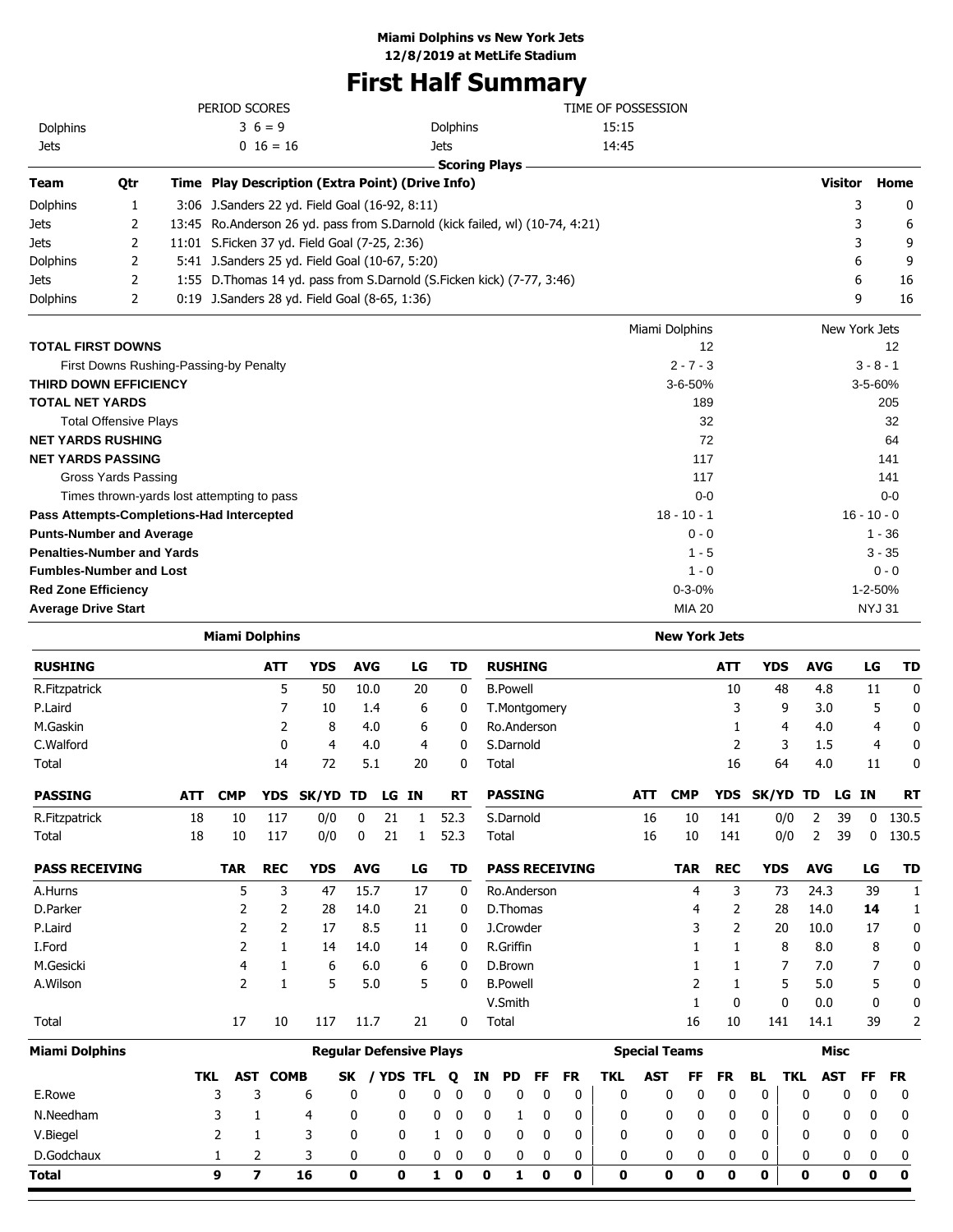## **First Half Summary**

| <b>New York Jets</b> |     |            |             |           | <b>Regular Defensive Plays</b> |               |  |       |           |     | <b>Special Teams</b> |    |           |    |     | Misc       |          |           |
|----------------------|-----|------------|-------------|-----------|--------------------------------|---------------|--|-------|-----------|-----|----------------------|----|-----------|----|-----|------------|----------|-----------|
|                      | TKL | <b>AST</b> | <b>COMB</b> | <b>SK</b> |                                | YDS TFL QH IN |  | PD FF | <b>FR</b> | TKL | AST                  | FF | <b>FR</b> | BL | TKL | <b>AST</b> | FF.      | <b>FR</b> |
| J.Burgess            | ь   |            |             |           |                                |               |  |       |           | 0   |                      |    |           |    |     | 0          | 0        |           |
| D.Roberts            | 4   |            | 4           |           |                                |               |  |       |           | 0   |                      |    |           |    |     | 0          | $\Omega$ |           |
| K.Brown              |     |            |             |           |                                |               |  |       |           | 0   |                      |    |           |    |     | 0          |          |           |
| N.Hewitt             |     |            |             |           |                                |               |  |       | $\Omega$  | 0   | 0                    |    |           |    | 0   | 0          | $\Omega$ |           |
| <b>Total</b>         | 15  |            | 18          |           |                                |               |  |       | 0         | 0   |                      |    |           | 0  | 0   |            | 0        |           |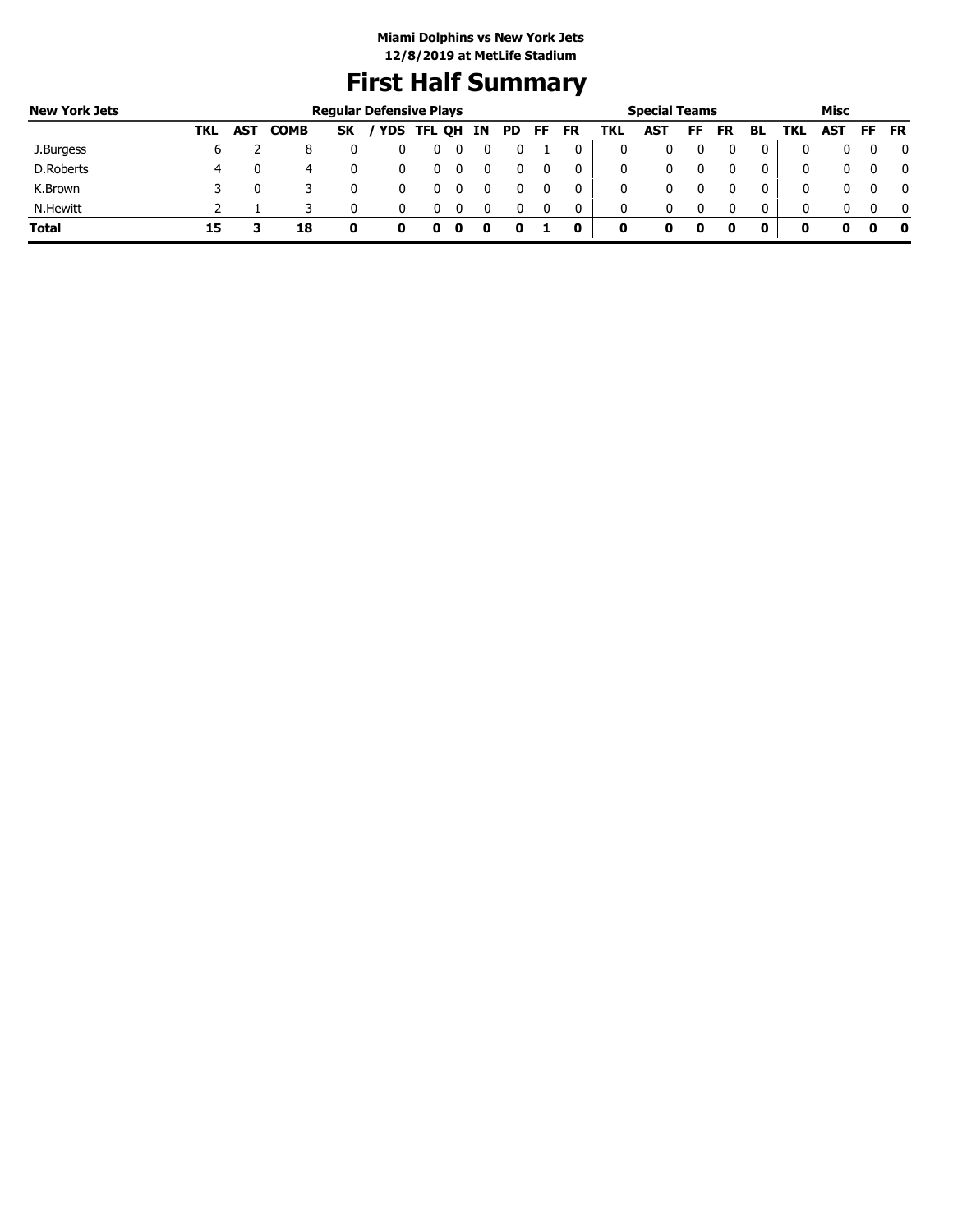## **Play By Play Play Play First Quarter** 12/8/2019

NYJ wins toss, elects to Receive, and MIA elects to defend the South goal. J.Sanders kicks 65 yards from MIA 35 to end zone, Touchback. **New York Jets at 15:00** 1-10-NYJ 25 (15:00) (Shotgun) B.Powell up the middle to NYJ 28 for 3 yards (V.Biegel). 2-7-NYJ 28 (14:33) (Shotgun) S.Darnold pass short right to R.Griffin to NYJ 36 for 8 yards (N.Needham). P1 1-10-NYJ 36 (14:04) (No Huddle, Shotgun) B.Powell up the middle to NYJ 43 for 7 yards (C.Harris; J.Wiltz). 2-3-NYJ 43 (13:30) (No Huddle, Shotgun) B.Powell up the middle to 50 for 7 yards (E.Rowe). R2 1-10-50 (13:02) (No Huddle, Shotgun) S.Darnold pass incomplete deep right to J.Crowder. 2-10-50 (12:53) (Shotgun) S.Darnold pass incomplete deep left to D.Brown. *PENALTY on MIA-K.Webster, Defensive Holding, 5 yards, enforced at 50 - No Play.* X3 1-10-MIA 45 (12:48) (Shotgun) T.Montgomery left guard to MIA 43 for 2 yards (D.Godchaux). 2-8-MIA 43 (12:10) (No Huddle, Shotgun) B.Powell up the middle to MIA 40 for 3 yards (R.McMillan). 3-5-MIA 40 (11:29) (Shotgun) S.Darnold pass incomplete short right to D.Thomas. 4-5-MIA 40 (11:25) L.Edwards punts 36 yards to MIA 4, Center-T.Hennessy, downed by NYJ-V.Smith. **Miami Dolphins at 11:17** 1-10-MIA 4 (11:17) R.Fitzpatrick pass short left to M.Gesicki to MIA 10 for 6 yards (K.Brown). 2-4-MIA 10 (10:36) (Shotgun) R.Fitzpatrick pass deep right to A.Hurns to MIA 27 for 17 yards (D.Roberts). P1 1-10-MIA 27 (10:03) P.Laird right tackle to MIA 29 for 2 yards (Q.Williams). 2-8-MIA 29 (9:27) (Shotgun) R.Fitzpatrick pass short right to P.Laird to MIA 35 for 6 yards (J.Jenkins; J.Burgess). 3-2-MIA 35 (8:49) (Shotgun) M.Gaskin right end to MIA 28 for -7 yards (Q.Williams; T.Basham). *PENALTY on NYJ-Q.Williams, Face Mask (15 Yards), 15 yards, enforced at MIA 35 - No Play.* X2 1-10-50 (8:26) R.Fitzpatrick pass incomplete short left to A.Wilson. 2-10-50 (8:21) (Shotgun) R.Fitzpatrick pass incomplete short right to A.Hurns [S.McLendon]. 3-10-50 (8:17) (Shotgun) R.Fitzpatrick pass short left to A.Hurns to NYJ 36 for 14 yards (K.Brown). P3 1-10-NYJ 36 (7:46) P.Laird up the middle to NYJ 32 for 4 yards (T.Basham). 2-6-NYJ 32 (7:03) (Shotgun) R.Fitzpatrick pass short left to P.Laird to NYJ 21 for 11 yards (K.Brown). P4 1-10-NYJ 21 (6:28) (Shotgun) R.Fitzpatrick pass short left to D.Parker to NYJ 14 for 7 yards (J.Burgess). 2-3-NYJ 14 (5:53) P.Laird up the middle to NYJ 13 for 1 yard (J.Burgess). 3-2-NYJ 13 (5:15) (Shotgun) R.Fitzpatrick pass short middle to A.Wilson to NYJ 8 for 5 yards (D.Roberts). P5 1-8-NYJ 8 (4:39) P.Laird up the middle to NYJ 10 for -2 yards (T.Basham; J.Burgess). 2-10-NYJ 10 (4:00) (Shotgun) R.Fitzpatrick pass incomplete short left [Q.Williams]. (3:56) (Shotgun) R.Fitzpatrick scrambles up the middle to NYJ 5 for 5 yards (J.Burgess). FUMBLES (J.Burgess), and recovers at NYJ 4. R.Fitzpatrick to NYJ 4 for no gain (J.Burgess). 3-10-NYJ 10 4-4-NYJ 4 **(3:10) J.Sanders 22 yard field goal is GOOD, Center-T.Pepper, Holder-M.Haack. MIA 3 NYJ 0, 16 plays, 92 yards, 1 penalty, 8:11 drive, 11:54 elapsed** J.Sanders kicks 68 yards from MIA 35 to NYJ -3. T.Montgomery to NYJ 26 for 29 yards (A.Van Ginkel; D.Turner). **New York Jets at 3:06, (1st play from scrimmage 3:00)** 1-10-NYJ 26 (3:00) S.Darnold pass incomplete short middle to B.Powell.

| <b>Miami Dolphins</b> |                                                                                                  | 8:11 | $\bf{0}$ | $\boldsymbol{4}$   |   | 5 | 2/3    | 0/0                 |                |
|-----------------------|--------------------------------------------------------------------------------------------------|------|----------|--------------------|---|---|--------|---------------------|----------------|
|                       | <b>Score</b>                                                                                     | Poss | R        | P                  | x | Т | 3 Down | 4 Down              |                |
| <b>END OF OUARTER</b> |                                                                                                  | Time |          | <b>First Downs</b> |   |   |        | <b>Efficiencies</b> |                |
| $3-3-MIA$ 45          | (:09) (Shotgun) S.Darnold pass short right to Ro.Anderson to MIA 37 for 8 yards (R.Lewis).       |      |          |                    |   |   |        |                     | P <sub>6</sub> |
| $2 - 8 - 50$          | (:50) (Shotgun) S.Darnold pass short left to B.Powell to MIA 45 for 5 yards (J.Wiltz; V.Biegel). |      |          |                    |   |   |        |                     |                |
| 1-10-NYJ 48           | $(1:23)$ (No Huddle, Shotgun) B. Powell up the middle to 50 for 2 yards (J. Jenkins).            |      |          |                    |   |   |        |                     |                |
| 2-7-NYJ 40            | $(1:47)$ (Shotgun) B. Powell up the middle to NYJ 48 for 8 yards (G. Willis; A. Van Ginkel).     |      |          |                    |   |   |        |                     | R <sub>5</sub> |
| 1-10-NYJ 37           | (2.22) S.Darnold pass short right to J.Crowder pushed ob at NYJ 40 for 3 yards (E.Rowe).         |      |          |                    |   |   |        |                     |                |
| 2-10-NYJ 26           | (2:56) B. Powell left guard to NYJ 37 for 11 yards (N. Needham).                                 |      |          |                    |   |   |        |                     | R <sub>4</sub> |

**New York Jets 0 6:49 3 2 1 6 1/2 0/0**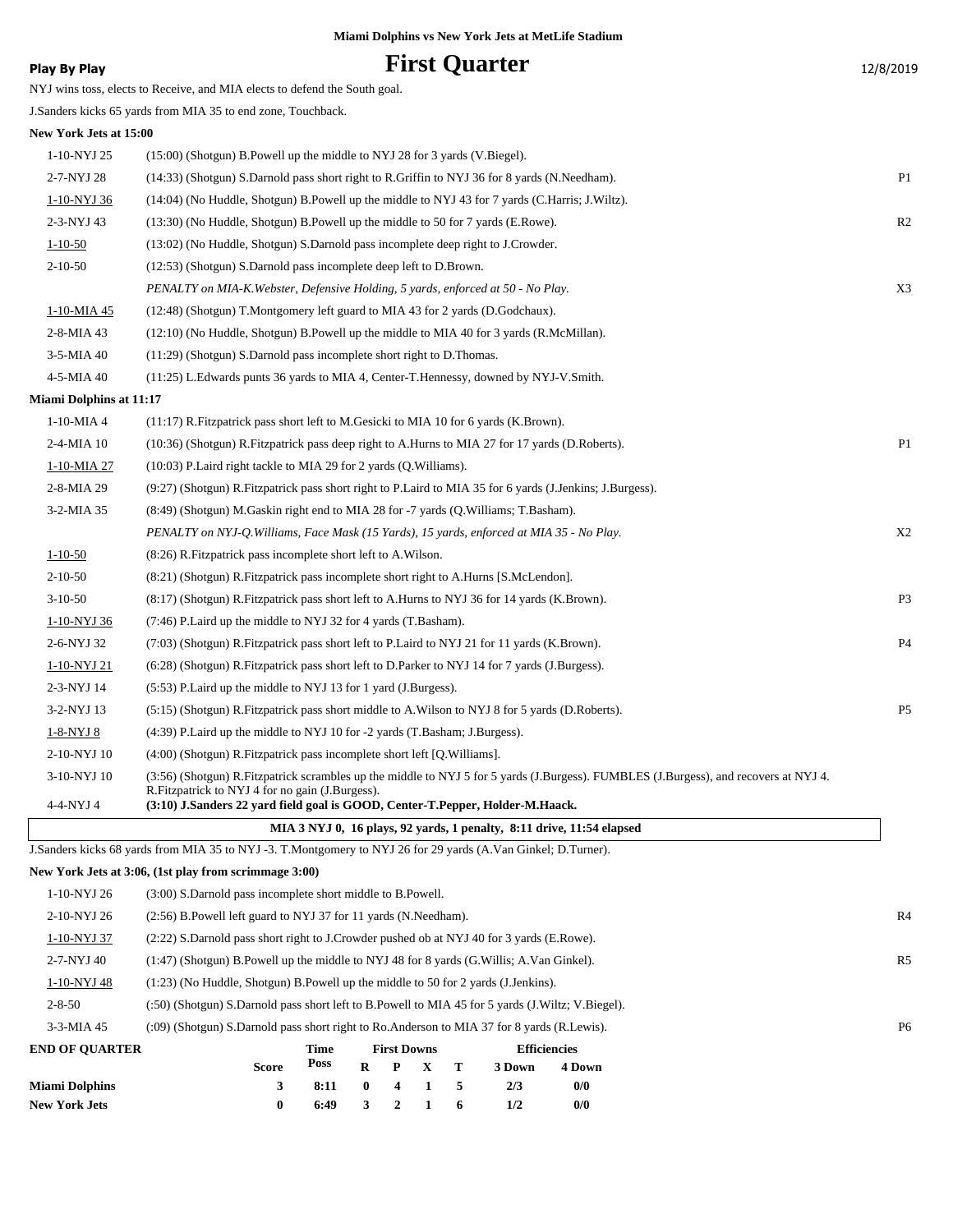| <b>Play By Play</b>      | <b>Second Quarter</b>                                                                                                                                                                                                                                                                                                   | 12/8/2019       |
|--------------------------|-------------------------------------------------------------------------------------------------------------------------------------------------------------------------------------------------------------------------------------------------------------------------------------------------------------------------|-----------------|
| New York Jets continued. |                                                                                                                                                                                                                                                                                                                         |                 |
| <u>1-10-MIA 37</u>       | (15:00) (Shotgun) S.Darnold left tackle to MIA 33 for 4 yards (E.Rowe; D.Godchaux).                                                                                                                                                                                                                                     |                 |
| 2-6-MIA 33               | (14:22) (Shotgun) S.Darnold pass short right to D.Brown pushed ob at MIA 26 for 7 yards (J.Wiltz).                                                                                                                                                                                                                      | P7              |
| 1-10-MIA 26              | (13:53) (Shotgun) S.Darnold pass deep middle to Ro.Anderson for 26 yards, TOUCHDOWN.                                                                                                                                                                                                                                    | P8              |
|                          | S. Ficken extra point is No Good, Wide Left, Center-T. Hennessy, Holder-L. Edwards.                                                                                                                                                                                                                                     |                 |
|                          | MIA 3 NYJ 6, 10 plays, 74 yards, 4:21 drive, 1:15 elapsed                                                                                                                                                                                                                                                               |                 |
|                          | S. Ficken kicks 65 yards from NYJ 35 to end zone, Touchback.                                                                                                                                                                                                                                                            |                 |
| Miami Dolphins at 13:45  |                                                                                                                                                                                                                                                                                                                         |                 |
| 1-10-MIA 25              | (13:45) R.Fitzpatrick pass deep middle intended for A.Hurns INTERCEPTED by N.Hairston at MIA 44. N.Hairston to MIA 44 for no gain<br>$(A.Hurns)$ .                                                                                                                                                                      |                 |
| New York Jets at 13:37   |                                                                                                                                                                                                                                                                                                                         |                 |
| 1-10-MIA 44              | (13:37) Ro. Anderson right end pushed ob at MIA 40 for 4 yards (J. Baker).                                                                                                                                                                                                                                              |                 |
| 2-6-MIA 40               | (13:08) T.Montgomery up the middle to MIA 38 for 2 yards (A.Moss).                                                                                                                                                                                                                                                      |                 |
| 3-4-MIA 38               | (12:24) (Shotgun) S.Darnold pass short left to D.Thomas to MIA 24 for 14 yards (N.Needham).                                                                                                                                                                                                                             | P <sub>9</sub>  |
| 1-10-MIA 24              | (11:49) (Shotgun) T.Montgomery left tackle to MIA 19 for 5 yards (E.Rowe; N.Needham).                                                                                                                                                                                                                                   |                 |
| 2-5-MIA 19               | (11:15) (Shotgun) S.Darnold pass incomplete short middle to V.Smith (N.Needham) [C.Harris].                                                                                                                                                                                                                             |                 |
| 3-5-MIA 19               | (11:10) (Shotgun) S.Darnold pass incomplete short middle to D.Thomas.                                                                                                                                                                                                                                                   |                 |
| 4-5-MIA 19               | (11:05) S.Ficken 37 yard field goal is GOOD, Center-T.Hennessy, Holder-L.Edwards.                                                                                                                                                                                                                                       |                 |
|                          | MIA 3 NYJ 9, 7 plays, 25 yards, 2:36 drive, 3:59 elapsed                                                                                                                                                                                                                                                                |                 |
|                          | S. Ficken kicks 51 yards from NYJ 35 to MIA 14. D. Smythe to MIA 27 for 13 yards (H. Langi).                                                                                                                                                                                                                            |                 |
|                          | Miami Dolphins at 11:01, (1st play from scrimmage 10:57)                                                                                                                                                                                                                                                                |                 |
| 1-10-MIA 27              | (10:57) P. Laird right tackle to MIA 33 for 6 yards (N. Hewitt).                                                                                                                                                                                                                                                        |                 |
| 2-4-MIA 33               | (10:19) (Shotgun) P. Laird right end to MIA 31 for -2 yards (M. Maye).                                                                                                                                                                                                                                                  |                 |
| 3-6-MIA 31               | (9:37) (Shotgun) R. Fitzpatrick pass deep right to D. Parker to NYJ 48 for 21 yards (B. Austin).                                                                                                                                                                                                                        | P6              |
| 1-10-NYJ 48              | (8:59) P. Laird left tackle to NYJ 47 for 1 yard (N. Hairston).                                                                                                                                                                                                                                                         |                 |
| 2-9-NYJ 47               | (8:22) (Shotgun) R.Fitzpatrick pass incomplete short middle to A.Wilson (J.Burgess) [N.Shepherd].                                                                                                                                                                                                                       |                 |
|                          | PENALTY on NYJ-J.Burgess, Unnecessary Roughness, 15 yards, enforced at NYJ 47 - No Play.<br>(8:18) M.Gaskin left tackle to NYJ 26 for 6 yards (S.McLendon).                                                                                                                                                             | X7              |
| 1-10-NYJ 32              |                                                                                                                                                                                                                                                                                                                         | P <sub>8</sub>  |
| 2-4-NYJ 26               | (7:42) R. Fitzpatrick pass short right to I. Ford pushed ob at NYJ 12 for 14 yards (D. Roberts) [H. Anderson].                                                                                                                                                                                                          |                 |
| 1-10-NYJ 12              | $(7.16)$ M. Gaskin up the middle to NYJ 10 for 2 yards (N. Hewitt; S. McLendon).                                                                                                                                                                                                                                        |                 |
| 2-8-NYJ 10<br>3-4-NYJ 6  | $(6:32)$ (Shotgun) R. Fitzpatrick scrambles up the middle to NYJ 6 for 4 yards (J. Burgess).<br>(5:48) (Shotgun) R. Fitzpatrick pass incomplete short right to M. Gesicki [H. Anderson].                                                                                                                                |                 |
|                          |                                                                                                                                                                                                                                                                                                                         |                 |
| 4-4-NYJ 6                | (5:44) J.Sanders 25 yard field goal is GOOD, Center-T.Pepper, Holder-M.Haack.                                                                                                                                                                                                                                           |                 |
|                          | MIA 6 NYJ 9, 10 plays, 67 yards, 1 penalty, 5:20 drive, 9:19 elapsed<br>J.Sanders kicks 68 yards from MIA 35 to NYJ -3. T.Montgomery to NYJ 23 for 26 yards (A.Colbert).                                                                                                                                                |                 |
|                          | New York Jets at 5:41, (1st play from scrimmage 5:35)                                                                                                                                                                                                                                                                   |                 |
| 1-10-NYJ 23              | (5:35) S.Darnold pass incomplete deep left to Ro.Anderson.                                                                                                                                                                                                                                                              |                 |
| 2-10-NYJ 23              | (5:30) (Run formation) B. Powell left guard to NYJ 22 for -1 yards (V. Biegel, D. Godchaux).                                                                                                                                                                                                                            |                 |
| 3-11-NYJ 22              | (4:50) (Shotgun) S.Darnold pass deep right to Ro.Anderson to MIA 39 for 39 yards (K.Webster).                                                                                                                                                                                                                           | P <sub>10</sub> |
| 1-10-MIA 39              | (4:15) (No Huddle, Shotgun) B.Powell right guard to MIA 33 for 6 yards (J.Jenkins; E.Rowe).                                                                                                                                                                                                                             |                 |
| 2-4-MIA 33               | (3:33) (No Huddle, Shotgun) S.Darnold pass short middle to J.Crowder to MIA 16 for 17 yards (A.Colbert; J.Baker).                                                                                                                                                                                                       | P <sub>11</sub> |
| 1-10-MIA 16              | (2:44) (Run formation) B.Powell right tackle to MIA 14 for 2 yards (E.Rowe).                                                                                                                                                                                                                                            |                 |
| Two-Minute Warning       |                                                                                                                                                                                                                                                                                                                         |                 |
| 2-8-MIA 14               | (2:00) (Shotgun) S.Darnold pass incomplete short left to D.Thomas (N.Needham).<br>The Replay Official reviewed the incomplete pass ruling, and the play was REVERSED.<br>(Shotgun) S.Darnold pass short left to D.Thomas for 14 yards, TOUCHDOWN.<br>S.Ficken extra point is GOOD, Center-T.Hennessy, Holder-L.Edwards. | P <sub>12</sub> |
|                          | MIA 6 NYJ 16, 7 plays, 77 yards, 3:46 drive, 13:05 elapsed<br>S. Ficken kicks 65 vards from NVI 35 to end zone. Touchback                                                                                                                                                                                               |                 |

S.Ficken kicks 65 yards from NYJ 35 to end zone, Touchback.

### **Miami Dolphins at 1:55**

| 1-10-MIA 25 | (1:55) (Shotgun) R. Fitzpatrick pass short middle to A. Hurns to MIA 41 for 16 yards (D. Roberts).                                                                               | <b>P</b> <sub>9</sub> |
|-------------|----------------------------------------------------------------------------------------------------------------------------------------------------------------------------------|-----------------------|
| 1-10-MIA 41 | (1:16) (Shotgun) R.Fitzpatrick pass short middle intended for I.Ford INTERCEPTED by J.Burgess [Q.Williams] at MIA 49. J.Burgess for 49<br>vards, TOUCHDOWN NULLIFIED by Penalty. |                       |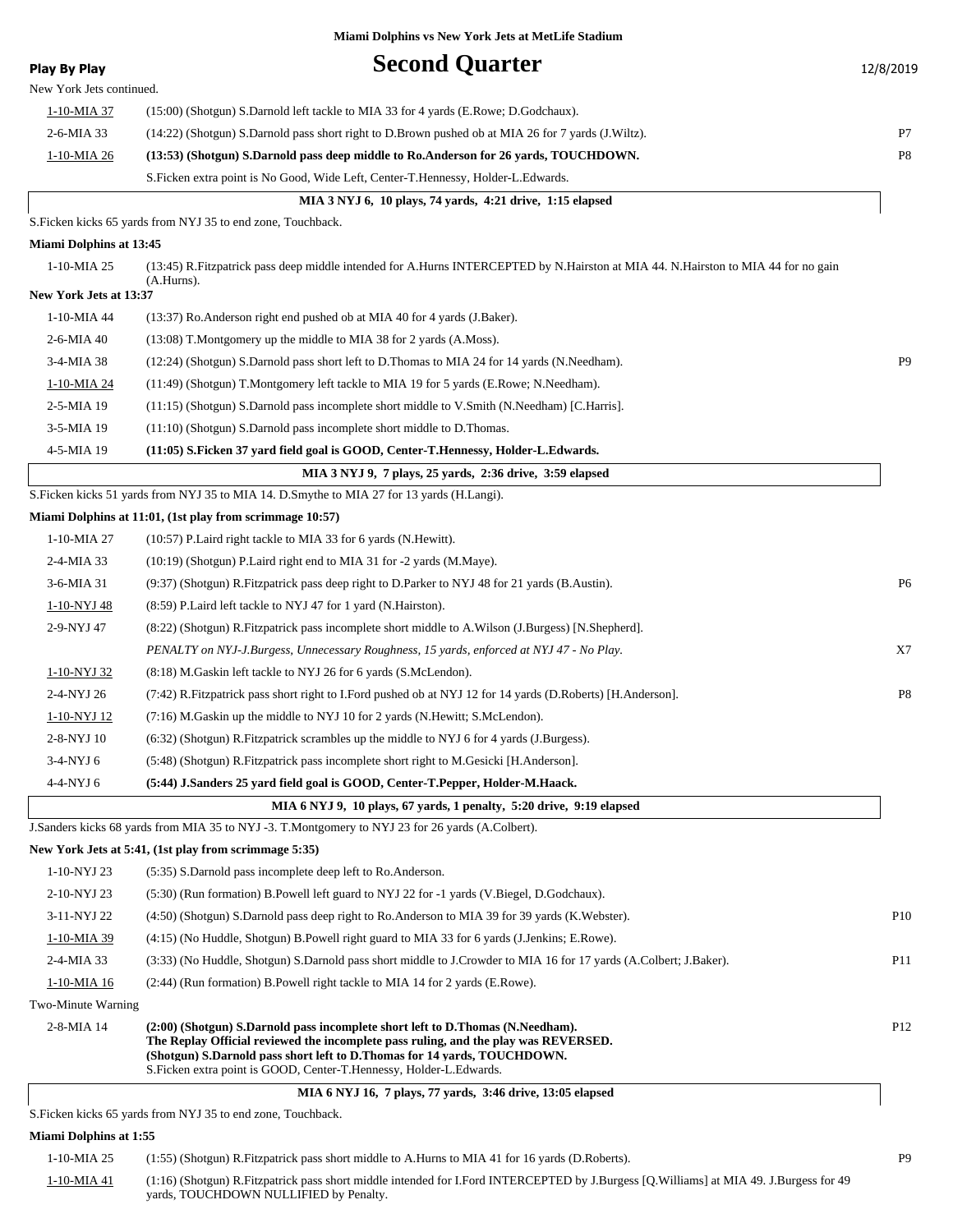|              | <u>naghli Dolphins vs ruw Tork sus at metene stadium</u>                                                                      |     |
|--------------|-------------------------------------------------------------------------------------------------------------------------------|-----|
|              | PENALTY on NYJ-J.Burgess, Defensive Holding, 5 yards, enforced at MIA 41 - No Play.                                           | X10 |
| 1-10-MIA 46  | $(1:01)$ (Shotgun) R. Fitzpatrick scrambles up the middle to NYJ 34 for 20 yards (N. Hewitt).                                 | R11 |
|              | Timeout #1 by MIA at $00:53$ .                                                                                                |     |
| 1-10-NYJ 34  | (:53) (Shotgun) R. Fitzpatrick pass incomplete short left to I. Ford.                                                         |     |
| 2-10-NYJ 34  | (:49) (Shotgun) R.Fitzpatrick scrambles left end to NYJ 20 for 14 yards. Lateral to C.Walford to NYJ 16 for 4 yards (M.Maye). | R12 |
|              | Timeout #2 by MIA at 00:38.                                                                                                   |     |
| 1-10-NYJ 16  | (:38) (Shotgun) R. Fitzpatrick scrambles left end to NYJ 10 for 6 yards (J. Burgess).                                         |     |
|              | Timeout #3 by MIA at 00:31.                                                                                                   |     |
| 2-4-NYJ 10   | (:31) (Shotgun) R. Fitzpatrick pass incomplete short left to M. Gesicki.                                                      |     |
| $3-4-NYJ$ 10 | $(25)$ (Shotgun) R. Fitzpatrick pass incomplete short middle to M. Gesicki.                                                   |     |
| $4-4-NYJ$ 10 | (:22) J.Sanders 28 vard field goal is GOOD, Center-T.Pepper, Holder-M.Haack.                                                  |     |
|              | MIA 9 NYJ 16, 8 plays, 65 yards, 1 penalty, 1:36 drive, 14:41 elapsed                                                         |     |

J.Sanders kicks 65 yards from MIA 35 to end zone, Touchback.

### **New York Jets at 0:19**

1-10-NYJ 25 (:19) C.McDermott reported in as eligible. S.Darnold kneels to NYJ 24 for -1 yards.

| <b>END OF OUARTER</b> |              | Time         |              |    | <b>First Downs</b> |    |        | <b>Efficiencies</b> |
|-----------------------|--------------|--------------|--------------|----|--------------------|----|--------|---------------------|
|                       | <b>Score</b> | Poss         |              |    | $R$ $P$ $X$ $T$    |    | 3 Down | 4 Down              |
| <b>Miami Dolphins</b> |              | 7:04 2 3 2 7 |              |    |                    |    | 1/3    | 0/0                 |
| <b>New York Jets</b>  | 16           | 7:56         | $\mathbf{0}$ | 60 |                    | -6 | 2/3    | 0/0                 |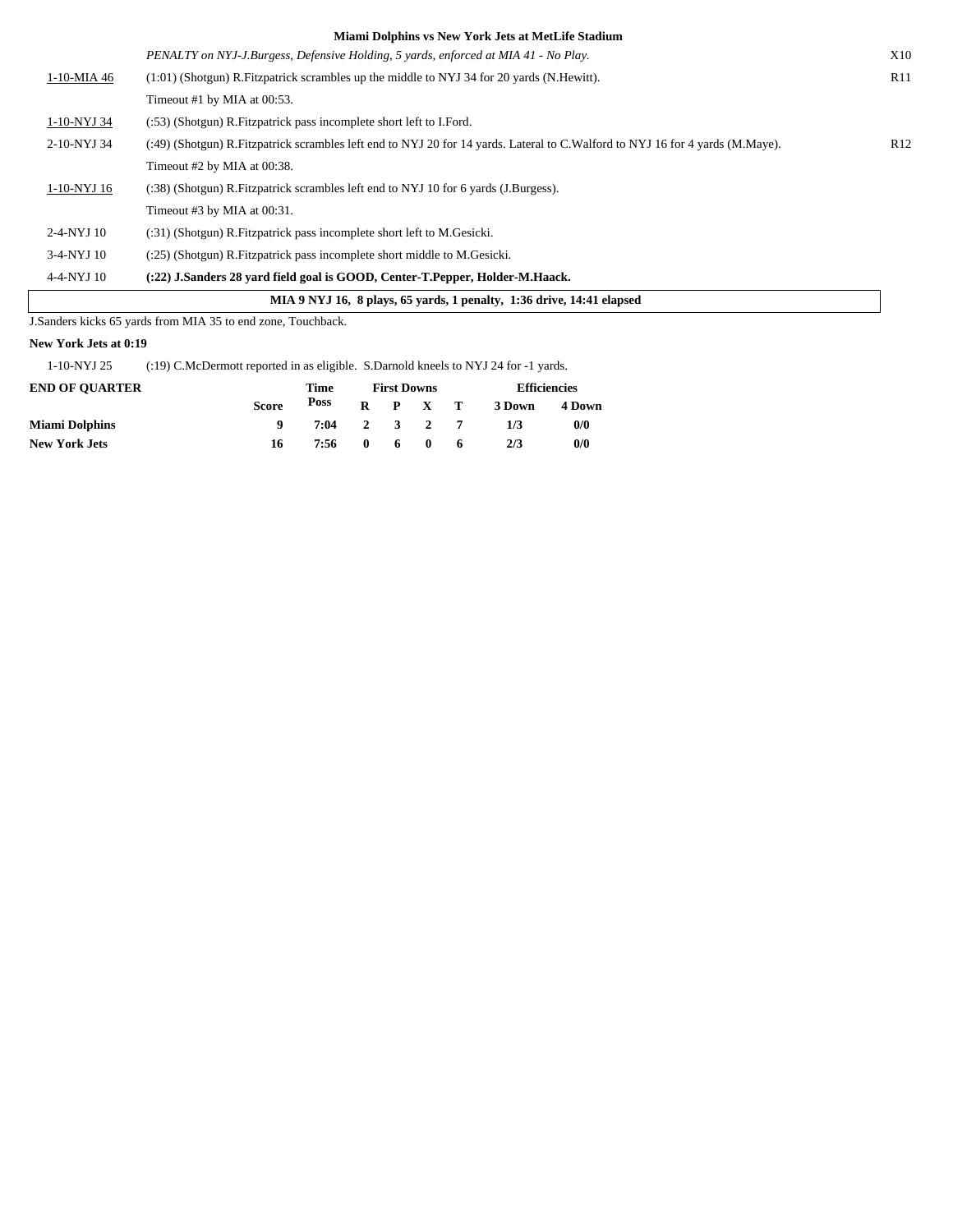## **Play By Play Play Play Play By Play Third Quarter** 12/8/2019

MIA elects to Receive, and NYJ elects to defend the North goal.

S.Ficken kicks 65 yards from NYJ 35 to end zone, Touchback.

### **Miami Dolphins at 15:00**

|               | MIA 12 NYJ 16, 9 plays, 62 yards, 1 penalty, 4:17 drive, 4:17 elapsed                                            |                 |
|---------------|------------------------------------------------------------------------------------------------------------------|-----------------|
| 4-13-NYJ 13   | (10:46) J.Sanders 31 vard field goal is GOOD, Center-T.Pepper, Holder-M.Haack.                                   |                 |
| 3-13-NYJ 13   | $(10:50)$ (Shotgun) R. Fitzpatrick pass incomplete short right to A. Hurns.                                      |                 |
| 2-13-NYJ 13   | $(10:54)$ (Shotgun) R. Fitzpatrick pass incomplete short right to P. Laird [N. Hairston].                        |                 |
| 1-9-NYJ 9     | $(11:31)$ M. Gaskin up the middle to NYJ 13 for -4 yards (S. McLendon).                                          |                 |
|               | PENALTY on NYJ-B.Austin, Defensive Pass Interference, 38 yards, enforced at NYJ 47 - No Play.                    | X14             |
| 3-11-NYJ 47   | $(11:36)$ (Shotgun) R. Fitzpatrick pass incomplete deep right to M. Hollins.                                     |                 |
| 2-9-NYJ 45    | (12:22) (Shotgun) R. Fitzpatrick sacked at NYJ 47 for -2 yards (J. Jenkins).                                     |                 |
| 1-10-NYJ 46   | (13:00) P. Laird right tackle to NYJ 45 for 1 yard (M. Maye: N. Hewitt).                                         |                 |
| $3-6$ -MIA 29 | (13:42) (Shotgun) R. Fitzpatrick pass short middle to I. Ford to NYJ 46 for 25 yards (K. Brown).                 | P <sub>13</sub> |
| 2-8-MIA 27    | (14:27) (Shotgun) R. Fitzpatrick pass short right to D. Smythe to MIA 29 for 2 yards (J. Burgess) [B. Copeland]. |                 |
| $1-10-MIA$ 25 | $(15:00)$ P. Laird right tackle to MIA 27 for 2 yards (B. Austin; H. Anderson).                                  |                 |
|               |                                                                                                                  |                 |

J.Sanders kicks 65 yards from MIA 35 to end zone, Touchback.

### **New York Jets at 10:43**

| 1-10-NYJ 25                   | (10:43) (Shotgun) B.Powell left guard to NYJ 28 for 3 yards (C.Wilkins; J.Baker).                                                                            |                 |
|-------------------------------|--------------------------------------------------------------------------------------------------------------------------------------------------------------|-----------------|
| 2-7-NYJ 28                    | (10:12) B.Powell right guard to NYJ 31 for 3 yards (V.Biegel).                                                                                               |                 |
| 3-4-NYJ 31                    | (9:35) (Shotgun) S.Darnold pass short middle to Ro.Anderson to NYJ 37 for 6 yards (E.Rowe; R.Lewis). FUMBLES (E.Rowe), ball out of bounds P13<br>at NYJ 37.  |                 |
| 1-10-NYJ 37                   | (8:56) (Shotgun) S.Darnold pass short right to T.Montgomery to NYJ 38 for 1 yard (J.Baker).                                                                  |                 |
| 2-9-NYJ 38                    | (8.21) (Shotgun) B.Powell up the middle to NYJ 44 for 6 yards (S.Eguavoen; J.Baker).                                                                         |                 |
| 3-3-NYJ 44                    | (7:47) (Shotgun) S.Darnold pass short right intended for V.Smith INTERCEPTED by S.Parker at MIA 42. S.Parker pushed ob at NYJ 23 for 35<br>vards (B.Powell). |                 |
| Miami Dolphins at 7:36        |                                                                                                                                                              |                 |
| 1-10-NYJ 23                   | (7:36) M. Gaskin left guard to NYJ 22 for 1 yard (J. Burgess; F. Fatukasi).                                                                                  |                 |
| 2-9-NYJ 22                    | (6.57) (Shotgun) R. Fitzpatrick pass short middle to M. Gaskin to NYJ 16 for 6 yards (N. Hewitt) [J. Jenkins].                                               |                 |
| 3-3-NYJ 16                    | (6:13) (Shotgun) R. Fitzpatrick pass incomplete short middle to M. Gaskin (J. Burgess).                                                                      |                 |
| 4-3-NYJ 16                    | (6:09) J.Sanders 34 yard field goal is No Good, Wide Right, Center-T.Pepper, Holder-M.Haack.                                                                 |                 |
| New York Jets at 6:06         |                                                                                                                                                              |                 |
| 1-10-NYJ 24                   | (6:06) (Shotgun) S.Darnold FUMBLES (Aborted) at NYJ 19, recovered by NYJ-B.Powell at NYJ 20. B.Powell to NYJ 20 for no gain (V.Biegel).                      |                 |
| 2-14-NYJ 20                   | (5:30) (Shotgun) B.Powell left tackle to NYJ 23 for 3 yards (N.Needham).                                                                                     |                 |
| 3-11-NYJ 23                   | (4:56) (Shotgun) S.Darnold pass short right to B.Powell to NYJ 32 for 9 yards (V.Biegel).                                                                    |                 |
|                               | PENALTY on MIA-J.Baker, Face Mask (15 Yards), 15 yards, enforced at NYJ 32.                                                                                  | X14             |
| 1-10-NYJ 47                   | (4:30) (Shotgun) T.Montgomery right end pushed ob at MIA 44 for 9 yards (R.Lewis).                                                                           |                 |
| 2-1-MIA 44                    | (4:00) (Shotgun) B.Powell left guard to MIA 44 for no gain (R.McMillan; D.Godchaux).                                                                         |                 |
| 3-1-MIA 44                    | (3:34) B. Powell up the middle to MIA 40 for 4 yards (R. McMillan; D. Godchaux).                                                                             | R <sub>15</sub> |
| 1-10-MIA 40                   | (3.02) S.Darnold pass deep left to T.Montgomery to MIA 23 for 17 yards (J.Wiltz).                                                                            | P <sub>16</sub> |
| 1-10-MIA 23                   | (2:19) C.McDermott reported in as eligible. T.Montgomery right end pushed ob at MIA 14 for 9 yards (E.Rowe).                                                 |                 |
| 2-1-MIA 14                    | (1:50) T.Montgomery left guard to MIA 14 for no gain (E.Rowe, V.Biegel).                                                                                     |                 |
| 3-1-MIA 14                    | $(1:11)$ S.Darnold pass incomplete short right to J.Crowder.                                                                                                 |                 |
| 4-1-MIA 14                    | (1:06) C.McDermott reported in as eligible. B.Powell left guard to MIA 14 for no gain (R.Lewis; R.McMillan).                                                 |                 |
| <b>Miami Dolphins at 1:00</b> |                                                                                                                                                              |                 |
| 1-10-MIA 14                   | (1:00) (Shotgun) R. Fitzpatrick pass incomplete short left [N. Shepherd].                                                                                    |                 |
| 2-10-MIA 14                   | (:56) (Shotgun) R.Fitzpatrick pass incomplete short left to I.Ford (N.Hairston).                                                                             |                 |
| 3-10-MIA 14                   | (:52) (Shotgun) R.Fitzpatrick pass incomplete short middle to M.Gesicki.                                                                                     |                 |
|                               | Penalty on MIA, Illegal Shift, declined.                                                                                                                     |                 |
| 4-10-MIA 14                   | (:46) M.Haack punts 45 yards to NYJ 41, Center-T.Pepper. B.Berrios pushed ob at MIA 47 for 12 yards (V.Biegel).                                              |                 |
| New York Jets at 0:37         |                                                                                                                                                              |                 |
| 1-10-MIA 47                   | (:37) S.Darnold pass incomplete deep left to Ro.Anderson (A.Colbert).                                                                                        |                 |
|                               |                                                                                                                                                              |                 |

2-10-MIA 47 (:31) (Shotgun) B.Powell left guard to MIA 44 for 3 yards (S.Eguavoen; J.Baker).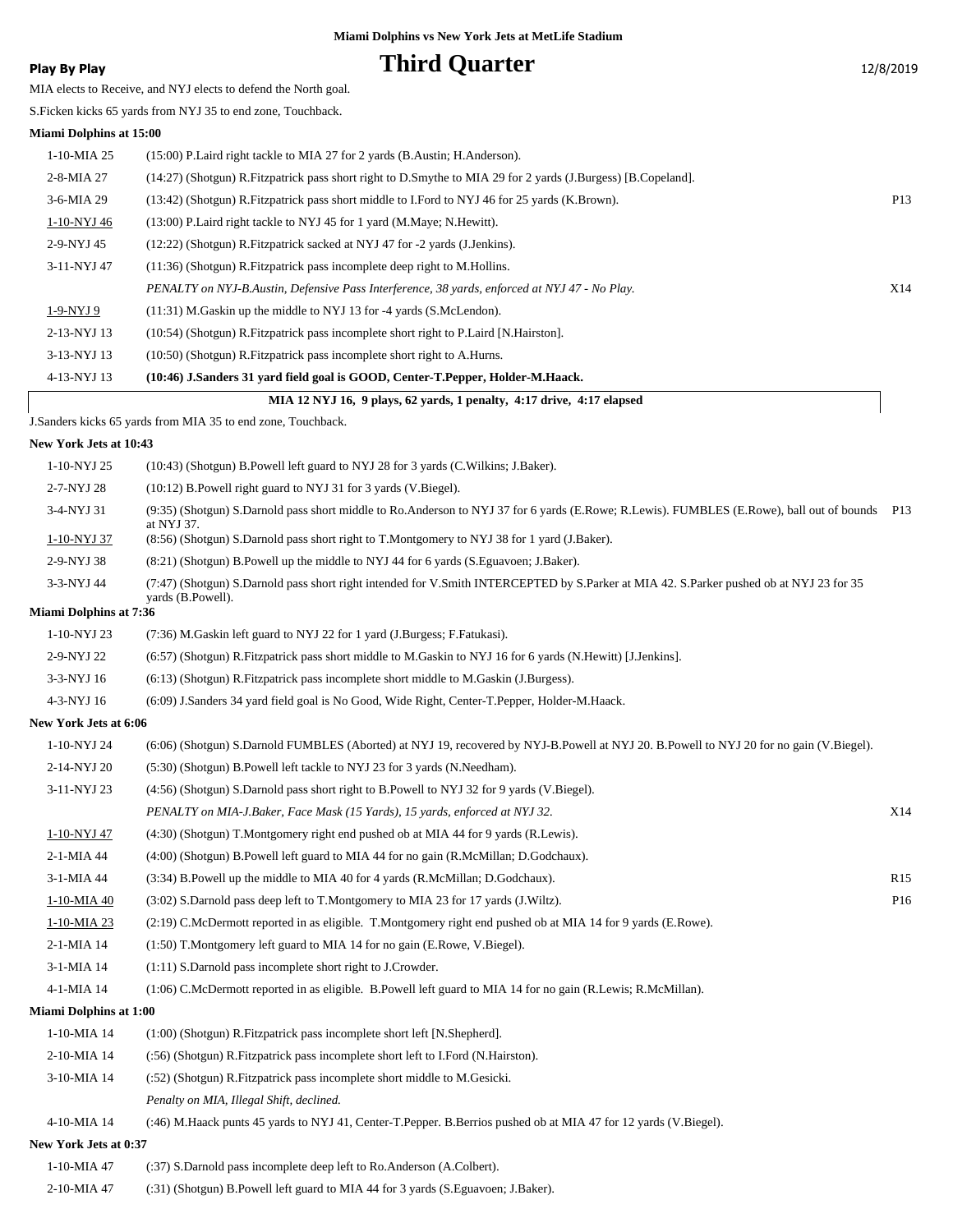|                       |              |      |              |                    |                     | Miami Dolphins vs New York Jets at MetLife Stadium |
|-----------------------|--------------|------|--------------|--------------------|---------------------|----------------------------------------------------|
| <b>END OF OUARTER</b> |              | Time |              | <b>First Downs</b> | <b>Efficiencies</b> |                                                    |
|                       | <b>Score</b> | Poss |              | $R$ $P$ $X$ $T$    | 3 Down              | 4 Down                                             |
| <b>Miami Dolphins</b> | 12           | 6:10 | $\mathbf{0}$ | 1 1 2              | 1/4                 | 0/0                                                |
| <b>New York Jets</b>  | 16           | 8:50 | $\mathbf{1}$ | 2 1 4              | 2/5                 | 0/1                                                |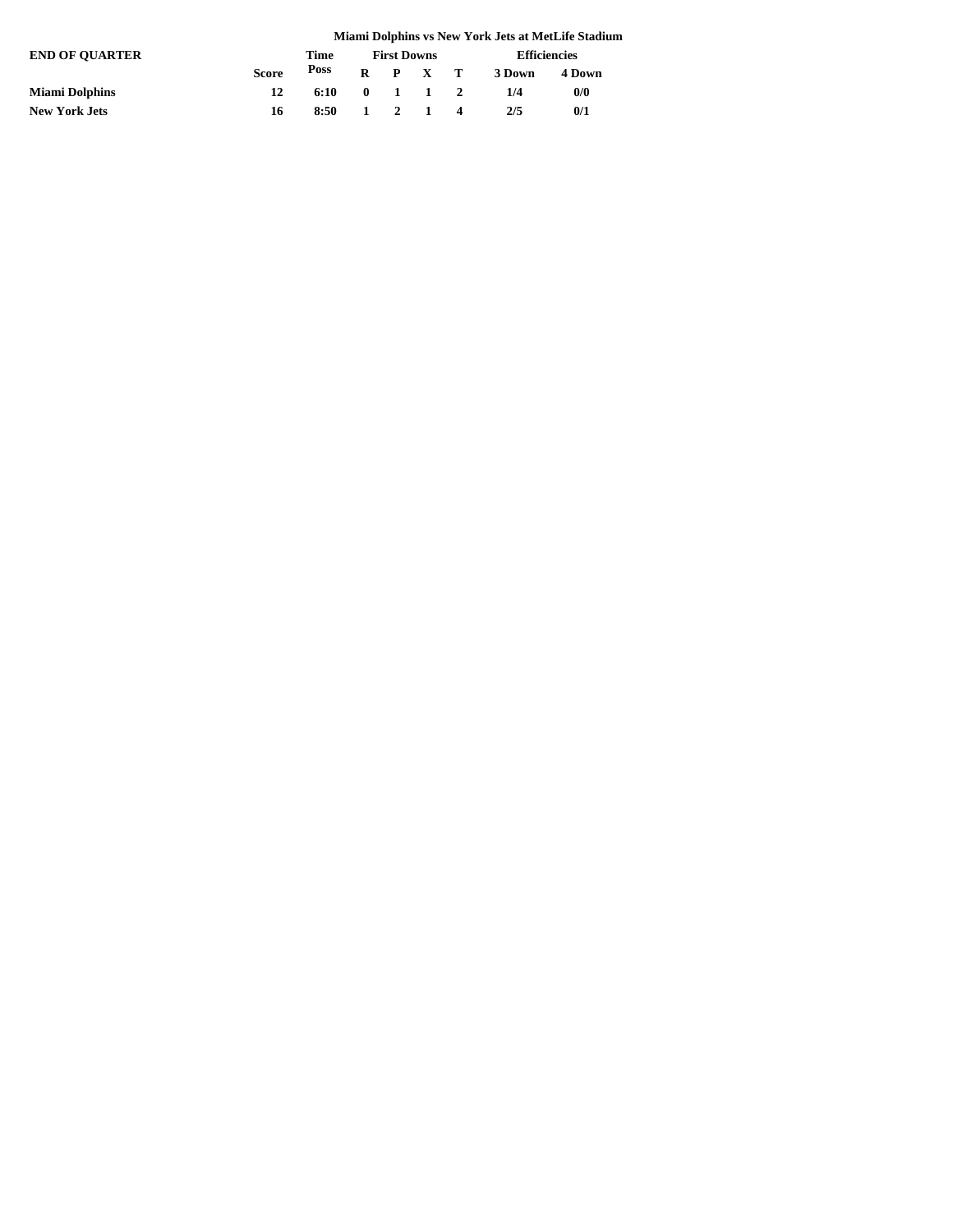## **Play By Play Fourth Quarter**

| 12/8/2019 |  |
|-----------|--|
|-----------|--|

| Play by Play                   | r var ar gaar ier                                                                                                                                                    | 17/9/201        |
|--------------------------------|----------------------------------------------------------------------------------------------------------------------------------------------------------------------|-----------------|
| New York Jets continued.       |                                                                                                                                                                      |                 |
| 3-7-MIA 44                     | (15:00) (Shotgun) S.Darnold pass incomplete deep right to B.Berrios [S.Eguavoen].                                                                                    |                 |
| 4-7-MIA 44                     | (14:51) L.Edwards punts 44 yards to end zone, Center-T.Hennessy, Touchback.                                                                                          |                 |
| <b>Miami Dolphins at 14:43</b> |                                                                                                                                                                      |                 |
| 1-10-MIA 20                    | (14:43) P. Laird right tackle pushed ob at MIA 36 for 16 yards (D. Roberts).                                                                                         | R <sub>15</sub> |
| 1-10-MIA 36                    | (14:11) (Shotgun) R.Fitzpatrick FUMBLES (Aborted) at MIA 32, recovered by MIA-P.Laird at MIA 32. P.Laird to MIA 40 for 8 yards<br>(F.Fatukasi).                      |                 |
| 2-6-MIA 40                     | (13:35) (Shotgun) R.Fitzpatrick pass short left to I.Ford to NYJ 47 for 13 yards (K.Brown).                                                                          | P16             |
| 1-10-NYJ 47                    | (13:01) P.Laird up the middle pushed ob at NYJ 33 for 14 yards (D.Roberts). NYJ-K.Brown was injured during the play.                                                 | R17             |
| 1-10-NYJ 33                    | (12:34) (Shotgun) R. Fitzpatrick up the middle to NYJ 27 for 6 yards (J. Jenkins).                                                                                   |                 |
| 2-4-NYJ 27                     | (11:59) P.Laird left tackle to NYJ 25 for 2 yards (J.Burgess).                                                                                                       |                 |
| 3-2-NYJ 25                     | (11:25) P.Laird left tackle to NYJ 25 for no gain (K.Phillips).                                                                                                      |                 |
|                                | PENALTY on MIA-D.Kilgore, Offensive Holding, 10 yards, enforced at NYJ 25 - No Play.                                                                                 |                 |
| 3-12-NYJ 35                    | (11:01) (Shotgun) R. Fitzpatrick pass incomplete deep left to M. Hollins.                                                                                            |                 |
| 4-12-NYJ 35                    | (10:56) J.Sanders 53 yard field goal is GOOD, Center-T.Pepper, Holder-M.Haack.                                                                                       |                 |
|                                | MIA 15 NYJ 16, 8 plays, 45 yards, 3:51 drive, 4:08 elapsed                                                                                                           |                 |
|                                | J.Sanders kicks 62 yards from MIA 35 to NYJ 3. T.Montgomery to NYJ 23 for 20 yards (W.Aikens).                                                                       |                 |
|                                | New York Jets at 10:52, (1st play from scrimmage 10:45)                                                                                                              |                 |
| 1-10-NYJ 23                    | (10:45) T.Montgomery up the middle to NYJ 25 for 2 yards (C.Wilkins; R.McMillan).                                                                                    |                 |
| 2-8-NYJ 25                     | (10:09) (Shotgun) T.Montgomery right guard to NYJ 27 for 2 yards (C.Wilkins).                                                                                        |                 |
| 3-6-NYJ 27                     | (9:31) (Shotgun) S.Darnold pass incomplete short right to J.Crowder (N.Needham).                                                                                     |                 |
| 4-6-NYJ 27                     | (9:27) L.Edwards punts 45 yards to MIA 28, Center-T.Hennessy. M.Sherels MUFFS catch, and recovers at MIA 28. M.Sherels pushed ob at MIA<br>35 for 7 yards (D.Brown). |                 |
| <b>Miami Dolphins at 9:17</b>  |                                                                                                                                                                      |                 |
| 1-10-MIA 35                    | (9.17) R. Fitzpatrick pass short middle to I. Ford to MIA 47 for 12 yards (M.Canady).                                                                                | P18             |
| 1-10-MIA 47                    | (8:39) (Shotgun) R. Fitzpatrick pass incomplete short right to M. Gesicki [N. Shepherd].                                                                             |                 |
|                                | PENALTY on NYJ-N.Shepherd, Roughing the Passer, 15 yards, enforced at MIA 47 - No Play.                                                                              | X19             |
| 1-10-NYJ 38                    | (8.35) R. Fitzpatrick scrambles right end to NYJ 29 for 9 yards (M. Canady).                                                                                         |                 |
| 2-1-NYJ 29                     | (7:50) (Shotgun) R. Fitzpatrick pass short left to P. Laird to NYJ 29 for no gain (B. Austin).                                                                       |                 |
| 3-1-NYJ 29                     | (7:06) R.Fitzpatrick pass incomplete short right to I.Ford (M.Canady) [N.Shepherd].                                                                                  |                 |
|                                | Timeout #1 by MIA at 07:03.                                                                                                                                          |                 |
| 4-1-NYJ 29                     | (7:03) J.Sanders 48 yard field goal is GOOD, Center-T.Pepper, Holder-M.Haack.                                                                                        |                 |
|                                | MIA 18 NYJ 16, 5 plays, 36 yards, 1 penalty, 2:18 drive, 8:01 elapsed                                                                                                |                 |
|                                | J. Sanders kicks 65 yards from MIA 35 to end zone, Touchback.                                                                                                        |                 |
| New York Jets at 6:59          |                                                                                                                                                                      |                 |
| 1-10-NYJ 25                    | (6.59) S.Darnold pass short right to Ro.Anderson to NYJ 43 for 18 yards (R.Lewis).                                                                                   | P <sub>17</sub> |
| 1-10-NYJ 43                    | (6:19) (Shotgun) S.Darnold pass incomplete deep right to D.Brown.                                                                                                    |                 |
| 2-10-NYJ 43                    | (6.11) (Shotgun) S.Darnold pass short middle to J.Crowder to MIA 48 for 9 yards (J.Baker).                                                                           |                 |
| 3-1-MIA 48                     | (5.32) C.McDermott reported in as eligible. S.Darnold pass short left to Ro.Anderson to MIA 41 for 7 yards (R.Lewis).                                                | P18             |
| 1-10-MIA 41                    | (5:02) S.Darnold pass short right to Ro.Anderson pushed ob at MIA 28 for 13 yards (R.Lewis).                                                                         | P19             |
|                                | Penalty on MIA-E.Rowe, Illegal Contact, declined.                                                                                                                    |                 |
| 1-10-MIA 28                    | (4:56) S.Darnold pass incomplete deep right to Ro.Anderson (R.Lewis).                                                                                                |                 |
| 2-10-MIA 28                    | (4:50) (Shotgun) B.Powell right guard to MIA 24 for 4 yards (N.Needham; C.Wilkins).                                                                                  |                 |
| 3-6-MIA 24                     | (4:14) (Shotgun) S.Darnold pass incomplete deep left to Ro.Anderson.                                                                                                 |                 |
| 4-6-MIA 24                     | (4:09) S.Ficken 42 yard field goal is GOOD, Center-T.Hennessy, Holder-L.Edwards.                                                                                     |                 |
|                                | MIA 18 NYJ 19, 9 plays, 51 yards, 2:54 drive, 10:55 elapsed                                                                                                          |                 |
|                                | S. Ficken kicks 65 yards from NYJ 35 to end zone, Touchback.                                                                                                         |                 |
| <b>Miami Dolphins at 4:05</b>  |                                                                                                                                                                      |                 |
| 1-10-MIA 25                    | (4:05) R. Fitzpatrick pass deep middle to I. Ford to MIA 41 for 16 yards (B. Austin) [F. Fatukasi].                                                                  | P <sub>20</sub> |
| 1-10-MIA 41                    | (3:25) (Shotgun) R. Fitzpatrick pass short middle to A. Hurns to MIA 47 for 6 yards (H. Anderson).                                                                   |                 |

2-4-MIA 47 (2:50) (Shotgun) R.Fitzpatrick pass short middle to I.Ford to NYJ 41 for 12 yards (B.Austin). P21 1-10-NYJ 41 (2:23) (Shotgun) R.Fitzpatrick scrambles right tackle to NYJ 34 for 7 yards (N.Shepherd).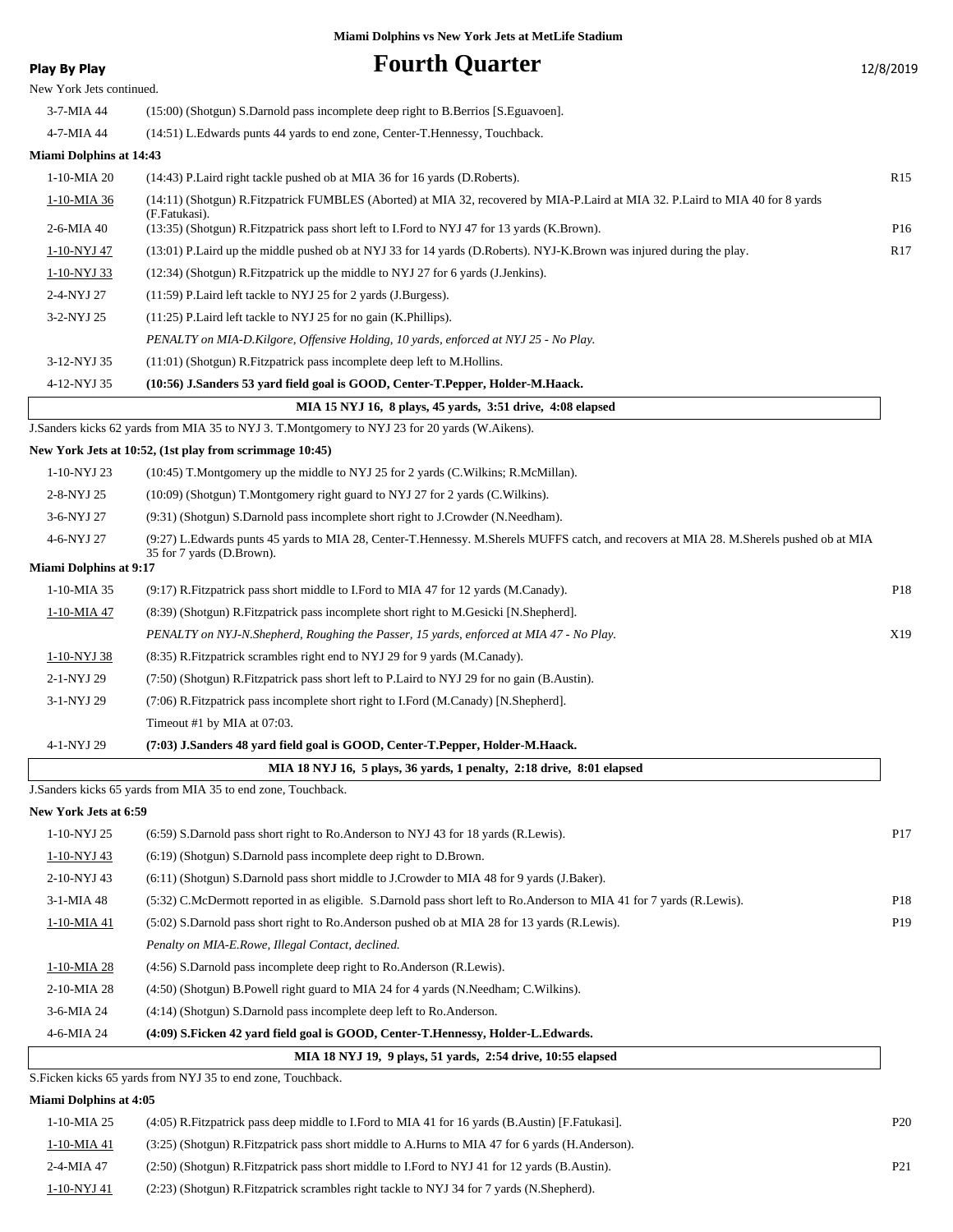|                    | лианн ронянно тэтэси тоги эскэйс лесене оймнин                                                                                                                                                                                                                                                                                                                        |                 |
|--------------------|-----------------------------------------------------------------------------------------------------------------------------------------------------------------------------------------------------------------------------------------------------------------------------------------------------------------------------------------------------------------------|-----------------|
|                    | PENALTY on MIA-M.Deiter, Offensive Holding, 10 yards, enforced at NYJ 41 - No Play.                                                                                                                                                                                                                                                                                   |                 |
| 1-20-MIA 49        | (2:19) (Shotgun) R. Fitzpatrick pass short middle to A. Hurns to NYJ 36 for 15 yards (M. Maye).                                                                                                                                                                                                                                                                       |                 |
| Two-Minute Warning |                                                                                                                                                                                                                                                                                                                                                                       |                 |
| 2-5-NYJ 36         | (2:00) (Shotgun) R. Fitzpatrick pass deep left to P. Laird pushed ob at NYJ 15 for 21 yards (D. Roberts).                                                                                                                                                                                                                                                             | P <sub>22</sub> |
| 1-10-NYJ 15        | (1:55) P. Laird up the middle to NYJ 17 for -2 yards (J. Burgess).                                                                                                                                                                                                                                                                                                    |                 |
|                    | Timeout #1 by NYJ at 01:50.                                                                                                                                                                                                                                                                                                                                           |                 |
| 2-12-NYJ 17        | (1:50) (Shotgun) R. Fitzpatrick sacked at NYJ 20 for -3 yards (J. Jenkins).                                                                                                                                                                                                                                                                                           |                 |
|                    | Timeout #2 by NYJ at 01:42.                                                                                                                                                                                                                                                                                                                                           |                 |
| 3-15-NYJ 20        | (1:42) (Shotgun) P.Laird up the middle to NYJ 19 for 1 yard (T.Basham).                                                                                                                                                                                                                                                                                               |                 |
|                    | Timeout #3 by NYJ at 01:37.                                                                                                                                                                                                                                                                                                                                           |                 |
| 4-14-NYJ 19        | (1:37) J.Sanders 37 vard field goal is GOOD, Center-T.Pepper, Holder-M.Haack.                                                                                                                                                                                                                                                                                         |                 |
|                    | MIA 21 NYJ 19, 9 plays, 56 vards, 2:32 drive, 13:27 elapsed                                                                                                                                                                                                                                                                                                           |                 |
|                    | J.Sanders kicks 55 yards from MIA 35 to NYJ 10. T.Montgomery to NYJ 25 for 15 yards (A.Colbert).                                                                                                                                                                                                                                                                      |                 |
|                    | New York Jets at 1:33, (1st play from scrimmage 1:29)                                                                                                                                                                                                                                                                                                                 |                 |
| 1-10-NYJ 25        | (1:29) (Shotgun) S.Darnold pass short right to V.Smith pushed ob at MIA 38 for 37 yards (J.Baker).                                                                                                                                                                                                                                                                    | P <sub>20</sub> |
| 1-10-MIA 38        | (1:22) (Shotgun) S.Darnold pass incomplete short left to J.Crowder. NYJ-B.Powell was injured during the play.                                                                                                                                                                                                                                                         |                 |
| 2-10-MIA 38        | (1:17) (Shotgun) S.Darnold sacked at MIA 46 for -8 yards (A.Van Ginkel).                                                                                                                                                                                                                                                                                              |                 |
| 3-18-MIA 46        | (:47) (Shotgun) S.Darnold pass incomplete short left to V.Smith (N.Needham).<br>The Replay Official reviewed the play for possible defensive pass interference, and the play was REVERSED.<br>(Shotgun) S.Darnold pass incomplete short left to V.Smith (N.Needham).<br>PENALTY on MIA-N.Needham, Defensive Pass Interference, 8 yards, enforced at MIA 46 - No Play. | X21             |
| 1-10-MIA 38        | (:43) (Shotgun) S.Darnold pass short left to T.Montgomery ran ob at MIA 26 for 12 yards (S.Parker).                                                                                                                                                                                                                                                                   | P <sub>22</sub> |
| 1-10-MIA 26        | (:37) T.Montgomery up the middle to MIA 26 for no gain (C.Wilkins; V.Biegel).                                                                                                                                                                                                                                                                                         |                 |
| 2-10-MIA 26        | (:04) S.Darnold spiked the ball to stop the clock.                                                                                                                                                                                                                                                                                                                    |                 |
| 3-10-MIA 26        | (:03) S.Ficken 44 yard field goal is GOOD, Center-T.Hennessy, Holder-L.Edwards.                                                                                                                                                                                                                                                                                       |                 |
|                    | MIA 21 NYJ 22, 7 plays, 49 yards, 1 penalty, 1:33 drive, 15:00 elapsed                                                                                                                                                                                                                                                                                                |                 |

| Time<br><b>Efficiencies</b><br><b>First Downs</b><br>Poss<br>$\mathbf{T}$<br>$\mathbf{X}$<br><b>Score</b><br>$\mathbf P$<br>R<br>3 Down<br><b>4 Down</b><br>0/0<br>0/3<br>8:41<br>21<br>2<br>$\mathbf{z}$ | $\frac{1}{2}$ and $\frac{1}{2}$ and $\frac{1}{2}$ and $\frac{1}{2}$ are $\frac{1}{2}$ and $\frac{1}{2}$ and $\frac{1}{2}$ and $\frac{1}{2}$ and $\frac{1}{2}$ and $\frac{1}{2}$ and $\frac{1}{2}$ and $\frac{1}{2}$ and $\frac{1}{2}$ and $\frac{1}{2}$ and $\frac{1}{2}$ and $\frac{1}{2}$ a |  |  |  |  |  |  |  |
|-----------------------------------------------------------------------------------------------------------------------------------------------------------------------------------------------------------|-----------------------------------------------------------------------------------------------------------------------------------------------------------------------------------------------------------------------------------------------------------------------------------------------|--|--|--|--|--|--|--|
|                                                                                                                                                                                                           | <b>END OF OUARTER</b>                                                                                                                                                                                                                                                                         |  |  |  |  |  |  |  |
|                                                                                                                                                                                                           |                                                                                                                                                                                                                                                                                               |  |  |  |  |  |  |  |
|                                                                                                                                                                                                           | <b>Miami Dolphins</b>                                                                                                                                                                                                                                                                         |  |  |  |  |  |  |  |
| 0/0<br>6:19<br>1/4<br>22<br>$\mathbf{0}$<br><sup>6</sup>                                                                                                                                                  | <b>New York Jets</b>                                                                                                                                                                                                                                                                          |  |  |  |  |  |  |  |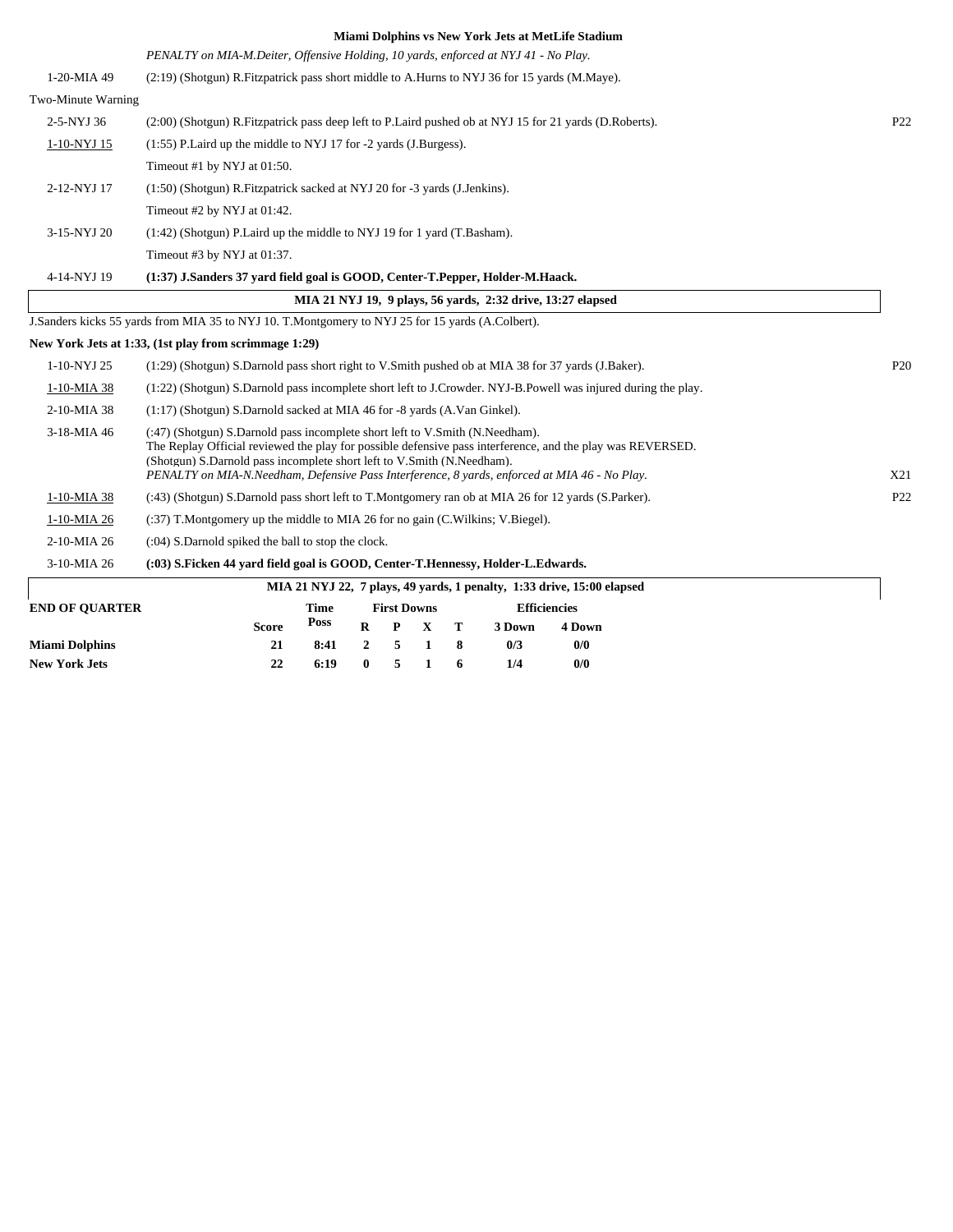## **Miscellaneous Statistics Report**

**Miami Dolphins vs New York Jets 12/8/2019 at MetLife Stadium**

## **Ten Longest Plays for Miami Dolphins**

| Yards | <b>Otr</b> | <b>Play Start</b>         | <b>Play Description</b>                                                                                                      |
|-------|------------|---------------------------|------------------------------------------------------------------------------------------------------------------------------|
| 25    |            | 3 3-6-MIA 29              | (13:42) (Shotqun) R. Fitzpatrick pass short middle to I. Ford to NYJ 46 for 25 yards (K. Brown).                             |
| 21    |            | 2 3-6-MIA 31              | (9:37) (Shotgun) R. Fitzpatrick pass deep right to D. Parker to NYJ 48 for 21 yards (B. Austin).                             |
| 21    |            | 4 2-5-NYJ 36              | (2:00) (Shotgun) R.Fitzpatrick pass deep left to P.Laird pushed ob at NYJ 15 for 21 yards (D.Roberts).                       |
| 20    |            | 2 1-10-MIA 46             | (1:01) (Shotgun) R. Fitzpatrick scrambles up the middle to NYJ 34 for 20 yards (N. Hewitt).                                  |
| 18    |            | 2 2-10-NYJ 34             | (49) (Shotgun) R.Fitzpatrick scrambles left end to NYJ 20 for 14 yards. Lateral to C.Walford to NYJ 16 for 4 yards (M.Maye). |
| 17    |            | 1 2-4-MIA 10              | (10:36) (Shotgun) R. Fitzpatrick pass deep right to A. Hurns to MIA 27 for 17 yards (D. Roberts).                            |
| 16    |            | $2 \quad 1 - 10 - MIA$ 25 | (1:55) (Shotgun) R. Fitzpatrick pass short middle to A. Hurns to MIA 41 for 16 yards (D. Roberts).                           |
| 16    |            | 4 1-10-MIA 20             | (14:43) P. Laird right tackle pushed ob at MIA 36 for 16 yards (D. Roberts).                                                 |
| 16    |            | 4 1-10-MIA 25             | (4:05) R. Fitzpatrick pass deep middle to I. Ford to MIA 41 for 16 yards (B. Austin) [F. Fatukasi].                          |
| 15    |            | 4 1-20-MIA 49             | (2:19) (Shotgun) R. Fitzpatrick pass short middle to A. Hurns to NYJ 36 for 15 yards (M. Maye).                              |

### **Ten Longest Plays for New York Jets**

| Yards | Qtr | <b>Play Start</b>              | <b>Play Description</b>                                                                                           |
|-------|-----|--------------------------------|-------------------------------------------------------------------------------------------------------------------|
| 39    |     | 2 3-11-NYJ 22                  | (4:50) (Shotgun) S.Darnold pass deep right to Ro.Anderson to MIA 39 for 39 yards (K.Webster).                     |
| 37    |     | 4 1-10-NYJ 25                  | (1:29) (Shotgun) S.Darnold pass short right to V.Smith pushed ob at MIA 38 for 37 yards (J.Baker).                |
| 26    |     | $2 \quad 1 - 10 - MIA$ 26      | (13:53) (Shotgun) S.Darnold pass deep middle to Ro.Anderson for 26 yards, TOUCHDOWN.                              |
| 24    |     | 3 3-11-NYJ 23                  | (4:56) (Shotgun) S.Darnold pass short right to B.Powell to NYJ 32 for 9 yards (V.Biegel).                         |
| 18    |     | 4 1-10-NYJ 25                  | (6:59) S.Darnold pass short right to Ro.Anderson to NYJ 43 for 18 yards (R.Lewis).                                |
| 17    |     | 2 2-4-MIA 33                   | (3:33) (No Huddle, Shotgun) S.Darnold pass short middle to J.Crowder to MIA 16 for 17 yards (A.Colbert; J.Baker). |
| 17    |     | 3 1-10-MIA 40                  | (3:02) S.Darnold pass deep left to T.Montgomery to MIA 23 for 17 yards (J.Wiltz).                                 |
| 14    |     | $2 \quad 3 - 4 - MIA \quad 38$ | (12:24) (Shotgun) S.Darnold pass short left to D.Thomas to MIA 24 for 14 yards (N.Needham).                       |
| 14    |     | 2 2-8-MIA 14                   | (2:00) (Shotqun) S.Darnold pass incomplete short left to D.Thomas (N.Needham).                                    |
| 13    |     | 4 1-10-MIA 41                  | (5:02) S.Darnold pass short right to Ro.Anderson pushed ob at MIA 28 for 13 yards (R.Lewis).                      |

|                                   | <b>Touchdown Scoring Information</b> | <b>Offense</b> |   | <b>Defense</b> Special Teams |  |  |  |  |
|-----------------------------------|--------------------------------------|----------------|---|------------------------------|--|--|--|--|
| <b>VISITOR</b>                    | Miami Dolphins                       |                |   |                              |  |  |  |  |
| <b>HOME</b>                       | New York Jets                        |                | n |                              |  |  |  |  |
| <b>Player Scoring Information</b> |                                      |                |   |                              |  |  |  |  |

| Club Player     |              |    |  | TD Rush Rec KOTD Punt Int TD Fum Misc FG XP 2Pt 2Pt Sfty Points |  |     |      |  |          |                         |      |
|-----------------|--------------|----|--|-----------------------------------------------------------------|--|-----|------|--|----------|-------------------------|------|
|                 | TD.          | TD |  | TD                                                              |  | TD. | - TD |  | Rush Rec |                         |      |
| MIA J.Sanders   |              |    |  | 0 0 0 0 0 0 0 0 0 0 0 0 0 21                                    |  |     |      |  |          |                         |      |
| NYJ S.Ficken    | $0 \qquad 0$ |    |  | 0 0 0 0 0 0 0 3 1 0 0 0                                         |  |     |      |  |          |                         | - 10 |
| NYJ Ro.Anderson |              |    |  | 0 0 1 0 0 0 0 0 0 0 0 0 0 0                                     |  |     |      |  |          |                         | 6    |
| NYJ D.Thomas    | $\Omega$     |    |  | $0\quad 0\quad 0\quad 0\quad 0\quad 0\quad 0\quad 0\quad 0$     |  |     |      |  |          | $\overline{\mathbf{0}}$ | 6    |

| <b>Possession Detail</b>    | <b>First Half</b> |      | <b>Second Half</b> |       | Game           |       |  |
|-----------------------------|-------------------|------|--------------------|-------|----------------|-------|--|
|                             | Visitor           | Home | Visitor            | Home  | <b>Visitor</b> | Home  |  |
| Largest Lead                |                   | 10   |                    | 4     |                | 10    |  |
| Drives Leading              |                   |      | 0                  | 4     | 0              |       |  |
| Time of Possession Leading  | 0:00              | 6:41 | 0:00               | 10:42 | 0:00           | 17:23 |  |
| Largest Deficit             | $-10$             | -3   | -4                 | $-2$  | -10            | -3    |  |
| Drives Trailing             |                   |      | 6                  | 2     | ٩              |       |  |
| Time of Possession Trailing | 7:04              | 4:21 | 14:51              | 4:27  | 21:55          | 8:48  |  |
| Times Score Tied Up         |                   |      |                    | 0     |                | 0     |  |
| Lead Changes                |                   |      |                    | 4     |                | 6     |  |